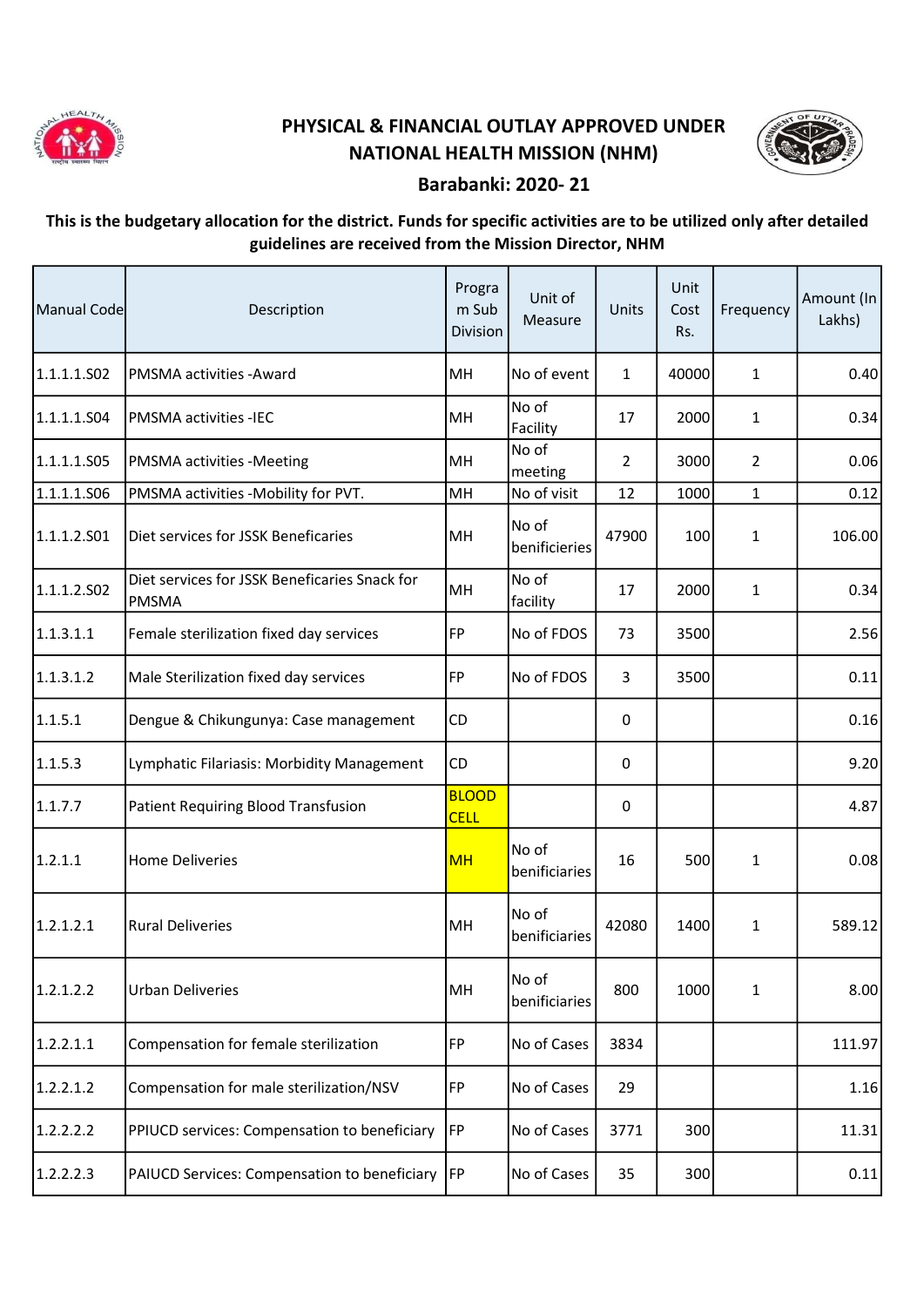| Manual Code | Description                                                                              | Progra<br>m Sub<br>Division | Unit of<br>Measure     | Units       | Unit<br>Cost<br>Rs. | Frequency    | Amount (In<br>Lakhs) |
|-------------|------------------------------------------------------------------------------------------|-----------------------------|------------------------|-------------|---------------------|--------------|----------------------|
| 1.2.2.2.4   | Injectable contraceptive incentive for<br>beneficiaries                                  | <b>FP</b>                   | No of Cases            | 7624        | 100                 |              | 7.62                 |
| 1.2.3.2     | TB Patient Nutritional Support under Nikshay<br>Poshan Yojana                            | CD                          |                        | 0           |                     |              | 206.73               |
| 1.3.1.1     | SNCU                                                                                     | CН                          | No of<br>Facility      | 1           |                     |              | 11.00                |
| 1.3.1.2     | <b>NBSU</b>                                                                              | <b>CH</b>                   | No of<br>Facility      | 4           | 5000                | 12           | 2.40                 |
| 1.3.1.4     | <b>NRCs</b>                                                                              | <b>CH</b>                   | No of<br>Facility      | 1           |                     |              | 7.80                 |
| 1.3.1.6     | AH/ RKSK Clinics                                                                         | <b>RKSK</b>                 |                        | 17          |                     |              | 2.72                 |
| 1.3.1.7.502 | Phone and Internet Charges for DEIC Manager                                              | <b>RBSK</b>                 | no of DEIC<br>managers | 0           | 2000                | $\mathbf{1}$ | 0.02                 |
| 1.3.1.8     | <b>District NCD Clinic</b>                                                               |                             |                        | 0           |                     |              | 1.00                 |
| 1.3.1.9     | CHC NCD Clinic: Mobility, Miscellaneous &<br>Contingencies                               | <b>NCD</b>                  |                        | 0           |                     |              | 17.00                |
| 1.3.2.4     | Consumables for computer including provision<br>for internet access for strengthening RI | R <sub>l</sub>              | No.                    | 0           | 1000                | 12           | 0.12                 |
| 1.3.2.6.S01 | <b>IMEP Services- BMW- DH</b>                                                            | <b>IMEP</b>                 |                        | 303         |                     |              | 29.86                |
| 1.3.2.6.S02 | IMEP Services- BMW- CHC/BPHC                                                             | <b>IMEP</b>                 |                        | 522         |                     |              | 51.44                |
| 1.3.2.6.503 | IMEP Services- BMW Block Level UPHC &<br><b>District Level UPHC</b>                      | <b>IMEP</b>                 |                        | 2           |                     |              | 0.20                 |
| 1.3.2.6.504 | <b>IMEP Services - BMW-MCH Wing</b>                                                      | <b>IMEP</b>                 |                        | 100         |                     |              | 9.86                 |
| 1.3.2.6.S05 | <b>IMEP Services- BMW-TRAUMA CENTERS</b>                                                 | <b>IMEP</b>                 |                        | 10          |                     |              | 0.99                 |
| 1.3.2.6.506 | IMEP Services- Machnized Cleaning - DH                                                   | <b>IMEP</b>                 |                        | $\mathbf 0$ |                     |              | 108.13               |
| 1.3.2.6.507 | IMEP Services- Machnized Cleaning - MCH<br><b>Wing (100 Bed)</b>                         | <b>IMEP</b>                 |                        | 1           |                     |              | 35.53                |
| 1.3.2.6.508 | IMEP Services- Mannual Laundry-DH & MCH<br><b>Wing (100 Bed)</b>                         | <b>IMEP</b>                 |                        | 0           |                     |              | 24.18                |
| 1.3.2.6.510 | IMEP Services- Cleaning - CHC/BPHC                                                       | <b>IMEP</b>                 |                        | 522         |                     |              | 34.35                |
| 1.3.2.6.S12 | <b>IMEP Services-Cleaning -TRAUMA CENTERS</b>                                            | <b>IMEP</b>                 |                        | 10          |                     |              | 0.66                 |
| 1.3.2.6.513 | <b>IMEP Services-Cleaniness - Sub Centers</b>                                            | <b>IMEP</b>                 |                        | 339         |                     |              | 20.34                |
| 1.3.2.6.S15 | POL for generator-DH                                                                     | <b>IMEP</b>                 |                        | 0           |                     |              | 6.30                 |
| 1.3.2.6.516 | POL for generator -CHC and BPHC                                                          | <b>IMEP</b>                 |                        | 0           |                     |              | 26.78                |
| 2.2.1       | POL for Family Planning/Others                                                           | <b>FP</b>                   | No of FDOS             | 96          | 1000                |              | 0.96                 |
| 2.2.2       | Mobility & Communication support for AH<br>counsellors & RKSK Coordinators               | <b>RKSK</b>                 | No of<br>Councelor     | 17          | 1200                | 12           | 2.45                 |
| 2.2.3       | Mobility support for RBSK Mobile health team                                             | <b>RBSK</b>                 | No of<br>vehicles      | 30          | 33000               | 12           | 118.80               |
| 2.2.4       | Support for RBSK: CUG connection per team<br>and rental                                  | <b>RBSK</b>                 | No of teams            | 30          | 200                 | 12           | 0.72                 |
| 2.3.1.1.2   | Monthly Village Health and Nutrition Days                                                | R <sub>1</sub>              | no of<br>sessions      | 3921        | 100                 | $\mathbf{1}$ | 3.92                 |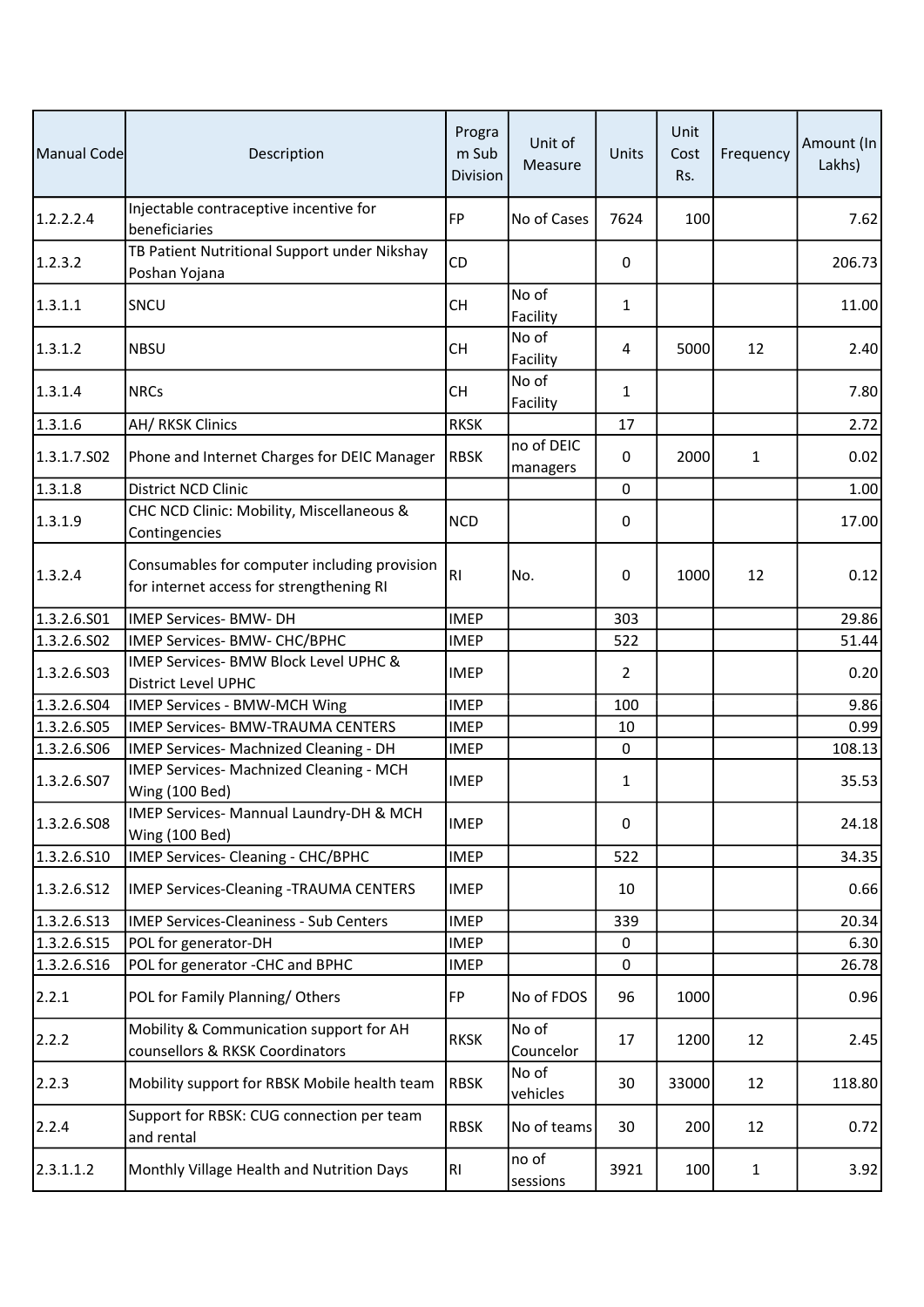| Manual Code   | Description                                                                                                                                                                                      | Progra<br>m Sub<br>Division | Unit of<br>Measure                      | Units       | Unit<br>Cost<br>Rs. | Frequency    | Amount (In<br>Lakhs) |
|---------------|--------------------------------------------------------------------------------------------------------------------------------------------------------------------------------------------------|-----------------------------|-----------------------------------------|-------------|---------------------|--------------|----------------------|
| 2.3.1.5       | Organizing Adolescent Health day                                                                                                                                                                 | <b>RKSK</b>                 | No of AHD                               | 225         | 2500                | $\mathbf{1}$ | 5.63                 |
| 2.3.1.6       | <b>Organising Adolescent Friendly Club meetings</b><br>at subcentre Level                                                                                                                        | <b>RKSK</b>                 | No of AFC                               | 675         | 250                 | 9            | 1.69                 |
| 2.3.1.10      | Mobility support for mobile health team/<br>TA/DA to vaccinators                                                                                                                                 | RI                          | No of<br>mobile<br>immunizati<br>on Van | $\pmb{0}$   | 33000               |              | 5.94                 |
| 2.3.2.3       | DMHP: Targeted interventions at community<br>level Activities & interventions targeted at<br>schools, colleges, workplaces, out of school<br>adolescents, urban slums and suicide<br>prevention. | <b>NCD</b>                  |                                         | $\pmb{0}$   |                     |              | 6.00                 |
| 2.3.2.5       | Tobacco Cessation Centre (TCC): Weekly FGD<br>with the tobacco users                                                                                                                             | <b>NCD</b>                  |                                         | 0           |                     |              | 0.52                 |
| 2.3.3.2       | Screening and free spectacles to school<br>children                                                                                                                                              | <b>NCD</b>                  |                                         | 0           |                     |              | 5.71                 |
| 2.3.3.3       | Screening and free spectacles for near work to<br>Old Person                                                                                                                                     | <b>NCD</b>                  |                                         | 0           |                     |              | 5.71                 |
| 2.3.3.4.1     | Coverage of Public School                                                                                                                                                                        | <b>NCD</b>                  |                                         | $\mathbf 0$ |                     |              | 0.67                 |
| 2.3.3.4.2     | Coverage of Pvt. School                                                                                                                                                                          | <b>NCD</b>                  |                                         | 0           |                     |              | 2.00                 |
| 2.3.3.4.3     | Coverage of Public School in other's school<br>programme                                                                                                                                         | <b>NCD</b>                  |                                         | 0           |                     |              | 1.33                 |
| 2.3.3.4.4     | Coverage of Pvt. School in other's school<br>programme                                                                                                                                           | <b>NCD</b>                  |                                         | 0           |                     |              | 1.00                 |
| 2.3.3.4.5     | Sensitization campaign for college students                                                                                                                                                      | <b>NCD</b>                  |                                         | 0           |                     |              | 2.00                 |
| 3.1.1.1.1     | JSY Incentive to ASHA                                                                                                                                                                            | <b>MH</b>                   | No of ASHA                              | 36000       | 600                 | 1            | 216.00               |
| 3.1.1.1.2     | ASHA incentive under MAA programme @ Rs<br>100 per ASHA for quarterly mother's meeting                                                                                                           | <b>CH</b>                   | No of<br>meetings                       | 2559        | 100                 |              | 5.12                 |
| 3.1.1.1.3.501 | Incentive for Home Based Newborn Care<br>programme Rural                                                                                                                                         | <b>CH</b>                   | No of<br>newborn                        | 64534       | 250                 | $\mathbf{1}$ | 161.34               |
| 3.1.1.1.5     | Incentive for referral of SAM cases to NRC and<br>for follow up of discharge SAM children from<br><b>NRCs</b>                                                                                    | <b>CH</b>                   | No of Child                             | 860         | 150                 | $\mathbf{1}$ | 0.26                 |
| 3.1.1.1.6     | Incentive for National Deworming Day for<br>mobilising out of school children                                                                                                                    | <b>RKSK</b>                 | No of ASHA                              | 3393        | 100                 | 1            | 3.39                 |
| 3.1.1.1.7     | Incentive for IDCF for prophylactic distribution<br>of ORS to family with under-five children.                                                                                                   | <b>CH</b>                   | No of ASHA                              | 2559        | 100                 | 1            | 2.56                 |
| 3.1.1.1.9     | National Iron Plus Incentive for mobilizing<br>children and/or ensuring compliance and<br>reporting (6-59 months)                                                                                | <b>CH</b>                   | No of ASHA                              | 2559        | 50                  | 1            | 7.68                 |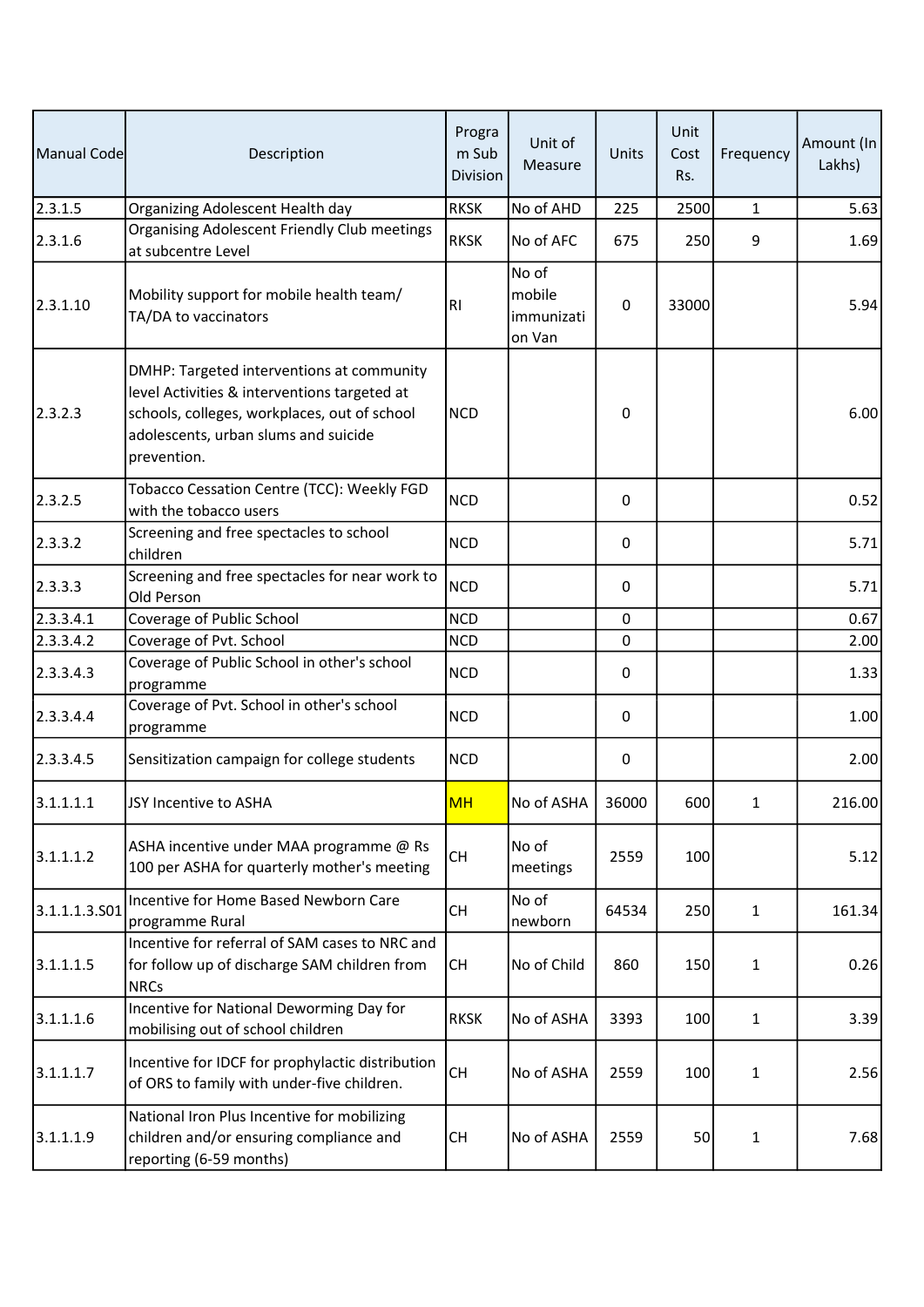| Manual Code   | Description                                                                                                               | Progra<br>m Sub<br>Division | Unit of<br>Measure             | Units | Unit<br>Cost<br>Rs. | Frequency    | Amount (In<br>Lakhs) |
|---------------|---------------------------------------------------------------------------------------------------------------------------|-----------------------------|--------------------------------|-------|---------------------|--------------|----------------------|
| 3.1.1.1.11    | ASHA Incentive under Immunzation                                                                                          | R <sub>l</sub>              | no of<br>children              | 66276 | 225                 | 1            | 149.12               |
| 3.1.1.1.12    | Incentive to ASHA for Quaterly Visit Under<br><b>HBYC</b> program                                                         | <b>CH</b>                   | No of Child<br>/ 5 visits      | 29673 | 250                 | 1            | 74.18                |
| 3.1.1.1.13.SO | ASHA incentive for HRP identification and<br>follow up                                                                    | MH                          | No of ASHA                     | 1750  | 300                 | $\mathbf{1}$ | 5.25                 |
| 3.1.1.2.1     | ASHA Incentives under Saas Bahu Sammellan                                                                                 | FP                          | No of Saas<br>Bahu<br>Sammelan | 1957  | 100                 |              | 1.96                 |
| 3.1.1.2.2     | ASHA Incentives under Nayi Pehl Kit                                                                                       | <b>FP</b>                   | No of Nayi<br>Pahel Kit        | 7100  | 100                 |              | 7.10                 |
| 3.1.1.2.4     | ASHA PPIUCD incentive for accompanying the<br>client for PPIUCD insertion                                                 | <b>FP</b>                   |                                | 3771  | 150                 |              | 5.66                 |
| 3.1.1.2.5     | ASHA PAIUCD incentive for accompanying the<br>client for PAIUCD insertion                                                 | <b>FP</b>                   |                                | 10    | 150                 |              | 0.02                 |
|               | ASHA incentive under ESB scheme for<br>3.1.1.2.6.S01 promoting spacing of births between 02<br>children                   | <b>FP</b>                   | No of Clints                   | 1220  | 500                 |              | 6.10                 |
| 3.1.1.2.6.S02 | ASHA incentive under ESB scheme for<br>promoting spacing of 02 years after marriage                                       | <b>FP</b>                   | No of Clints                   | 1220  | 500                 |              | 6.10                 |
| 3.1.1.2.7     | ASHA incentive under ESB scheme for<br>promoting Adoption of Limiting Method upto<br>Two Children                         | <b>FP</b>                   | No of Clints                   | 756   | 1000                |              | 7.56                 |
|               | 3.1.1.2.9.S01 ASHA incentive for injectable contraceptive                                                                 | FP                          | No of Cases                    | 5337  | 100                 |              | 5.34                 |
|               | Reimbursement of travel expenses for<br>3.1.1.2.9.502 accompanying a women to facility for medical<br>abortion            | FP                          | No of Cases                    | 200   | 225                 |              | 0.45                 |
|               | Reimbursement of travel expenses for<br>3.1.1.2.9.S03 accompanying a women to facility for surgical<br>abortion (MVA/EVA) | FP                          | No of Cases                    | 240   | 150                 |              | 0.36                 |
| 3.1.1.3.2     | Incentive for mobilizing adolescents and<br>community for AHD                                                             | <b>RKSK</b>                 | No of ASHA                     | 375   | 200                 | 1            | 2.25                 |
| 3.1.1.4.2     | ASHA Incentive for Dengue and Chikungunya                                                                                 |                             |                                | 0     |                     |              | 32.93                |
| 3.1.1.4.4     | ASHA incentive for referral of AES/JE cases to<br>the nearest CHC/DH/Medical College                                      |                             |                                | 0     |                     |              | 0.15                 |
| 3.1.1.4.5     | Honorarium for Drug Distribution including<br>ASHAs and supervisors involved in MDA                                       |                             |                                | 0     |                     |              | 48.81                |
| 3.1.1.4.8.1   | ASHA incentive for detection of leprosy                                                                                   |                             |                                | 622   |                     |              | 1.56                 |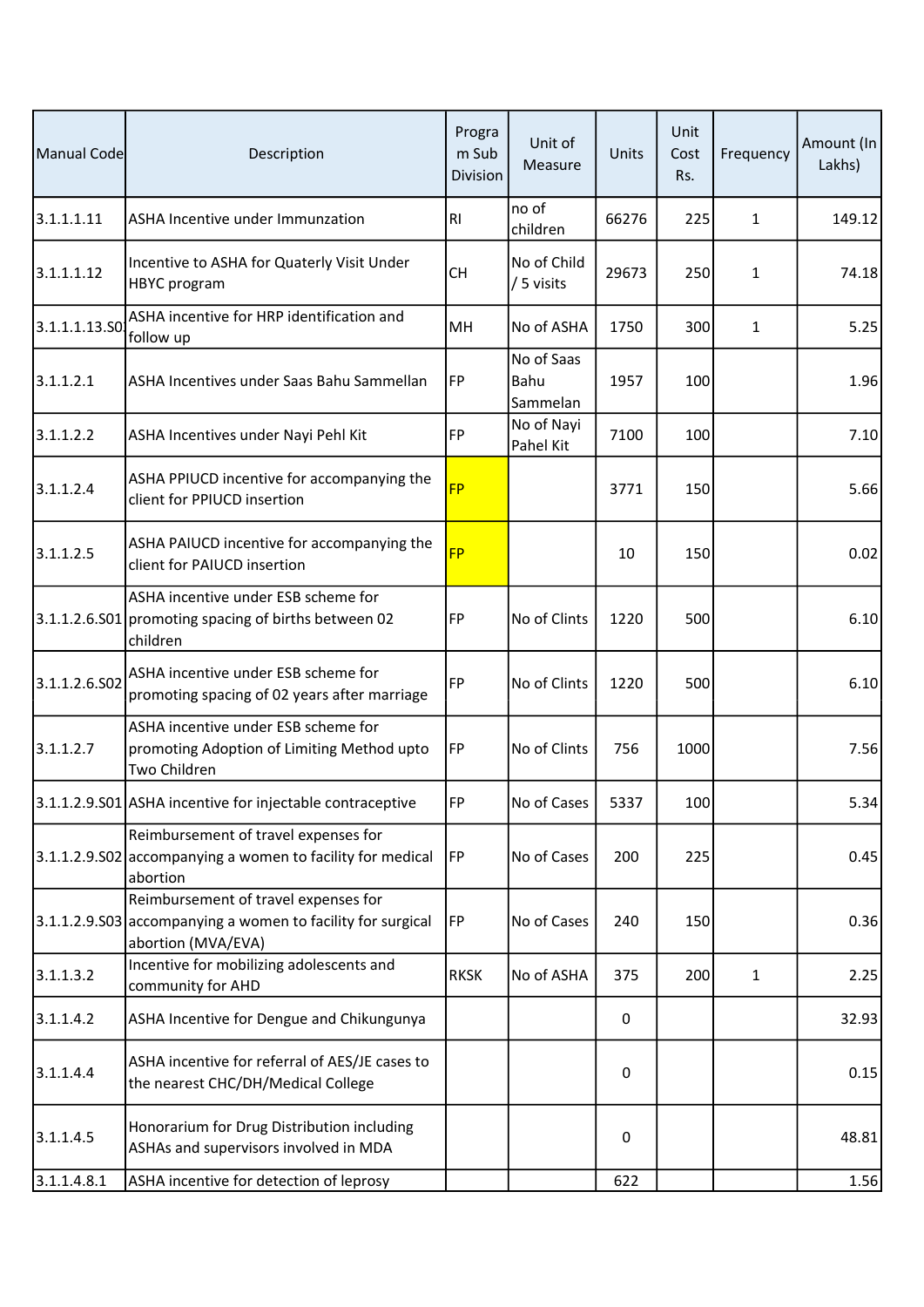| Manual Code           | Description                                                                                 | Progra<br>m Sub<br>Division | Unit of<br>Measure             | Units | Unit<br>Cost<br>Rs. | Frequency    | Amount (In<br>Lakhs) |
|-----------------------|---------------------------------------------------------------------------------------------|-----------------------------|--------------------------------|-------|---------------------|--------------|----------------------|
| 3.1.1.4.8.2           | ASHA Incentive for PB (Treatment completion)                                                |                             |                                | 373   |                     |              | 1.49                 |
| 3.1.1.4.8.3           | ASHA Incentive for MB (Treatment completion)                                                |                             |                                | 249   |                     |              | 1.49                 |
| 3.1.1.4.9             | ASHA Involvement under NLEP - Sensitisation                                                 |                             |                                | 500   |                     |              | 0.50                 |
| 3.1.1.5.2.S01         | ASHA Incentive for Filling of CBAC forms under<br>PBS                                       | <b>NCD</b>                  |                                | 0     |                     |              | 28.75                |
| 3.1.1.5.2.502         | ASHA Incentive for Mobilising, Screening and<br>Follow UP Under PBS                         | <b>NCD</b>                  |                                | 0     |                     |              | 28.75                |
| 3.1.1.6.1             | ASHA incentives for routine activities                                                      | <b>CP</b>                   |                                | 3293  |                     |              | 790.32               |
|                       | 3.1.1.6.3.S04 Incentive to ASHA Facilitator                                                 | <b>CP</b>                   |                                | 163   |                     |              | 8.80                 |
|                       | 3.1.1.6.3.S05 Incentive to ASHA for Health Promotion Day                                    | <b>CP</b>                   |                                | 3293  |                     |              | 79.03                |
|                       | 3.1.1.6.3.S06 Incentive to ASHA under PMMVY                                                 | <b>CP</b>                   |                                | 19758 |                     |              | 19.76                |
| 3.1.1.6.3.507         | Incentive to ASHA Facilitator for CBAC, HRP and<br><b>SAM Tracking</b>                      | <b>CP</b>                   |                                | 163   |                     |              | 24.45                |
| 3.1.2.8.502           | Training under HBYC TOT at District Level &<br><b>Block Level Training</b>                  | <b>CH</b>                   | No of Batch                    | 51    |                     |              | 38.07                |
| 3.1.2.10              | Any Other (ASHATraining Cost)                                                               |                             |                                | 0     |                     |              | 46.51                |
| 3.1.3.1               | Supervision costs by ASHA facilitators(12<br>months)                                        | <b>CP</b>                   |                                | 163   |                     |              | 117.36               |
| 3.1.3.2               | Support provisions to ASHA (Uniform)                                                        | <b>CP</b>                   |                                | 3456  |                     |              | 20.74                |
| 3.1.3.3               | Awards to ASHA's/Link workers                                                               | <b>CP</b>                   |                                | 0     |                     |              | 10.31                |
| 3.1.3.4               | Mobilization of children through ASHA or other<br>mobilizers                                | RI                          | No of<br>session               | 31363 | 150                 | 1            | 47.04                |
| 3.1.3.5.501           | Incentive for other link workers for Prepration<br>of Due List of Childrens to be immunized | RI                          | No of<br>session               | 3360  | 100                 | 1            | 3.36                 |
| 3.2.1.SO <sub>2</sub> | Other activities under Mission Parivar Vikas:<br>Demand Generation (Saas Bahu Sammellan)    | <b>FP</b>                   | No of Saas<br>Bahu<br>Sammelan | 1957  | 1500                |              | 29.36                |
| 3.2.2                 | <b>Incentives for Peer Educators</b>                                                        | <b>RKSK</b>                 | No of PE                       | 1500  | 50                  | $\mathbf{1}$ | 9.00                 |
| 3.2.3.1.1             | Treatment Supporter Honorarium (Rs 1000)                                                    |                             |                                | 0     |                     |              | 41.35                |
| 3.2.3.1.2             | Treatment Supporter Honorarium (Rs 5000)                                                    |                             |                                | 0     |                     |              | 6.28                 |
| 3.2.3.1.3             | Incentive for informant (Rs 500)                                                            |                             |                                | 0     |                     |              | 4.65                 |
| 3.2.3.4.S01           | Incentive for community<br>volunteers/supervisors /LT etc undertaking<br><b>ACF</b>         |                             |                                | 0     |                     |              | 49.16                |
| 3.2.5.2.1             | Dengue & Chikungunya: Vector Control,<br>environmental management & fogging<br>machine      |                             |                                | 0     |                     |              | 4.85                 |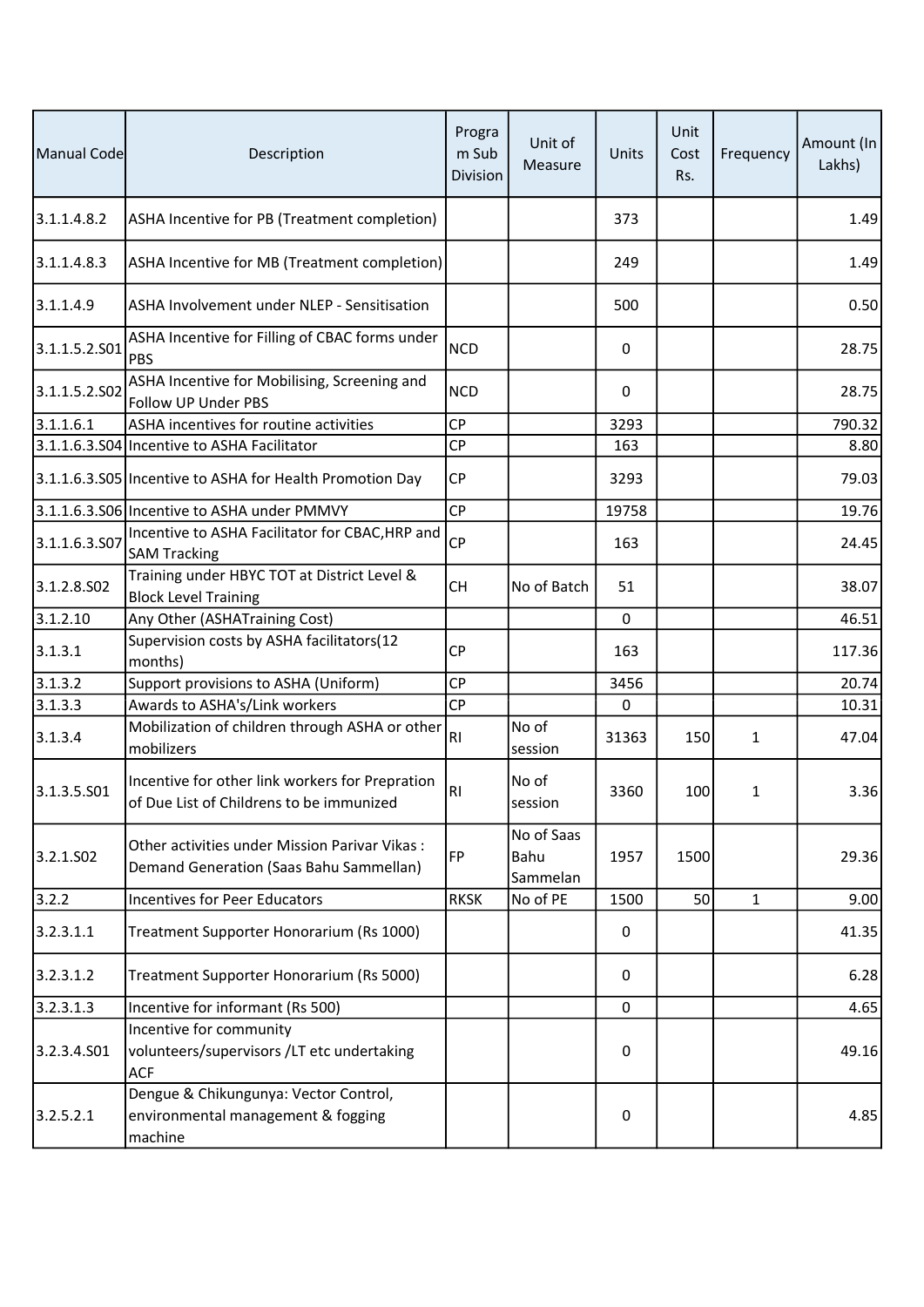| Manual Code   | Description                                                                                                                 | Progra<br>m Sub<br><b>Division</b> | Unit of<br>Measure            | Units          | Unit<br>Cost<br>Rs. | Frequency    | Amount (In<br>Lakhs) |
|---------------|-----------------------------------------------------------------------------------------------------------------------------|------------------------------------|-------------------------------|----------------|---------------------|--------------|----------------------|
| 3.3.3.2       | Training of PRI's representatives/ Police<br>personnel/ Teachers/ Transport personnel/<br>NGO personnel/ other stakeholders |                                    |                               | 0              |                     |              | 0.30                 |
| 3.3.4.S01     | <b>AAA Platform</b>                                                                                                         |                                    |                               | 6345           |                     |              | 28.55                |
| 4.1.1         | <b>District Hospitals</b>                                                                                                   | <b>CP</b>                          |                               | 3              |                     |              | 15.00                |
| 4.1.3         | <b>Community Health Centers</b>                                                                                             | <b>CP</b>                          |                               | 19             |                     |              | 47.50                |
| 4.1.4         | <b>Primary Health Centers</b>                                                                                               | <b>CP</b>                          |                               | 53             |                     |              | 46.38                |
| 4.1.5         | Sub Centers                                                                                                                 | <b>CP</b>                          |                               | 339            |                     |              | 40.68                |
| 4.1.6         | Village Health Sanitation & Nutrition<br>Committee                                                                          | <b>CP</b>                          |                               | 1551           |                     |              | 93.06                |
| 4.1.7.501     | H&WC Additional Untied Grant-SC                                                                                             | <b>CP</b>                          |                               | 0              |                     |              | 35.40                |
| 4.1.7.502     | H&WC Additional Untied Grant-PHC                                                                                            | <b>CP</b>                          |                               | 0              |                     |              | 25.50                |
|               | 5.1.1.1.7.S02 One time establishment cost MNCU                                                                              | CН                                 | No of<br>Facility             | $\mathbf{1}$   |                     |              | 11.09                |
| 5.1.1.2.8     | Infrastructure strengthening of SC to H&WC                                                                                  | <b>CP</b>                          |                               | 0              |                     |              | 504.00               |
| 5.3.3         | Blood bank/ Blood storage/ Day care centre for BLOOD<br>hemoglobinopathies                                                  | <b>CELL</b>                        |                               | 0              |                     |              | 3.50                 |
| 5.3.9         | Safety Pits                                                                                                                 | RI                                 | No.                           | $\overline{2}$ | 6000                | $\mathbf{1}$ | 0.12                 |
| 5.3.13        | ICU Establishment in Endemic District                                                                                       | CD                                 |                               | 0              |                     |              | 0.70                 |
| 5.3.14        | Civil Works under RNTCP                                                                                                     | CD                                 |                               | 0              |                     |              | 3.89                 |
| 6.1.1.1.1     | MVA / EVA for Safe Abortion services                                                                                        | FP/CAC                             | No of MVA/<br><b>EVA kits</b> | 70             | 3000                |              | 2.10                 |
| 6.1.1.2.3 SO1 | Procurement Of Equipment for Skill Lab Under<br><b>SAANS at District Level</b>                                              | <b>CH</b>                          | No of<br>Equipment            | 1              |                     |              | 2.50                 |
| 6.1.1.2.3.502 | Procurement Of Hand held Pulse Oximeter and<br>nebulizer under SAANS at District Level                                      | <b>CH</b>                          | No of<br>Equipment            | 44             |                     |              | 3.96                 |
|               | 6.1.1.2.4.S02 Procurement of Equipment for MNCU                                                                             | <b>CH</b>                          | No of<br>Equipment            | 1              |                     |              | 3.80                 |
|               | 6.1.1.2.4.S05 Procurement of Phototherepy for NBSU                                                                          | <b>CH</b>                          | No of<br>Equipment            | 3              | 65000               | $\mathbf{1}$ | 3.90                 |
|               | 6.1.1.2.4.S06 Procurement of Radiant Warmer for NBSU                                                                        | <b>CH</b>                          | No of<br>Equipment            | 3              | 60000               | $\mathbf{1}$ | 7.20                 |
| 6.1.1.3.5     | <b>PPIUCD forceps</b>                                                                                                       | FP                                 | No of Kallys<br>forceps       | 10             | 1000                |              | 0.10                 |
| 6.1.1.5.1     | Equipment for Mobile health teams                                                                                           | <b>RBSK</b>                        | No of teams                   | 30             | 5000                | $\mathbf{1}$ | 1.50                 |
| 6.1.1.17.1    | Equipments                                                                                                                  |                                    |                               | $\pmb{0}$      |                     |              | 0.05                 |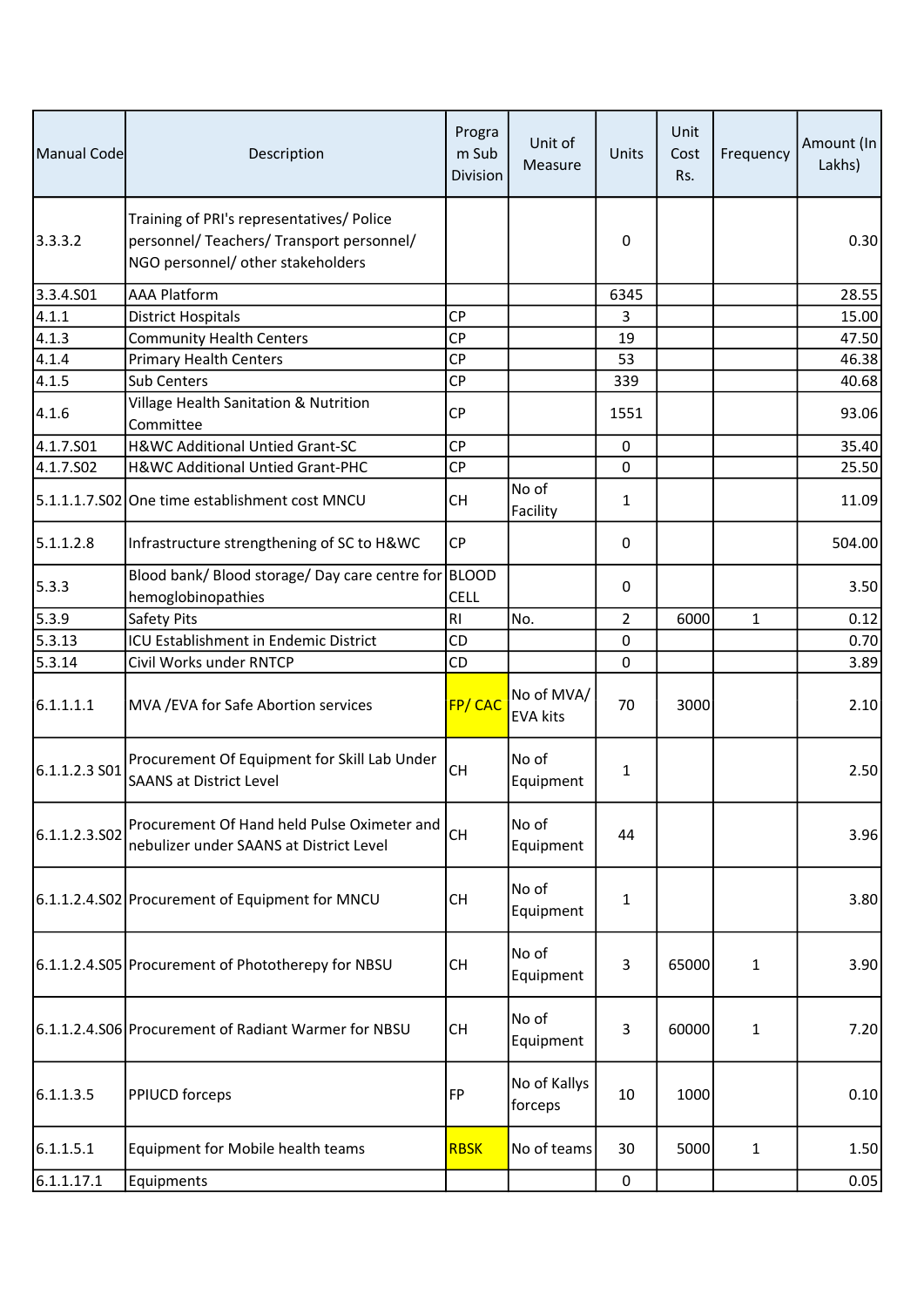| Manual Code   | Description                                                              | Progra<br>m Sub<br>Division | Unit of<br>Measure      | Units     | Unit<br>Cost<br>Rs. | Frequency    | Amount (In<br>Lakhs) |
|---------------|--------------------------------------------------------------------------|-----------------------------|-------------------------|-----------|---------------------|--------------|----------------------|
| 6.1.1.18.1    | Procurement of Equipment                                                 |                             |                         | $\pmb{0}$ |                     |              | 2.50                 |
| 6.1.1.19.3    | Grant-in-aid for Vision Centre (PHC) (Govt.)                             |                             |                         | 0         |                     |              | 1.00                 |
| 6.1.1.21.1    | Recurring GIA: Machinery & Equipment for DH                              |                             |                         | 0         |                     |              | 1.50                 |
| 6.1.1.21.4    | Non-recurring GIA: Machinery & Equipment for<br>CHC                      |                             |                         | 0         |                     |              | 2.50                 |
| 6.1.1.23.4    | Non-recurring: Equipment at CHC NCD clinic                               |                             |                         | 0         |                     |              | 32.00                |
| 6.1.2.3.1     | <b>MCR</b>                                                               |                             |                         | 300       |                     |              | 1.20                 |
| 6.1.2.3.2     | Aids/Appliance                                                           |                             |                         | 0         |                     |              | 0.17                 |
| 6.1.2.5.1     | Tablets; software for H&WC and ANM/ MPW                                  | <b>CP</b>                   |                         | 0         |                     |              | 2.55                 |
| 6.1.2.6.1     | Procurement for Universal Screening of NCDs                              |                             |                         | 0         |                     |              | 84.72                |
| 6.1.3.1.3     | <b>Equipment Maintenance</b>                                             |                             |                         | 0         |                     |              | 1.43                 |
| 6.2.1.2       | Drugs for Safe Abortion (MMA)                                            | FP/CAC                      | No of<br><b>Tablets</b> | 600       |                     |              | 0.08                 |
| 6.2.1.7.5.S01 | Drugs & Consumables Normal Delivery L1<br>Facility                       | MH                          | No of<br>benificieries  | 5700      | 100                 |              | 1.14                 |
| 6.2.1.7.5.S02 | Drugs & Consumables Normal Delivery L2<br>Facility                       | MH                          | No of<br>benificieries  | 31100     | 200                 | $\mathbf{1}$ | 12.44                |
| 6.2.1.7.5.S03 | Drugs & Consumables Normal Delivery L3<br>Facility                       | MH                          | No of<br>benificieries  | 13400     | 300                 | 1            | 10.72                |
| 6.2.1.7.5.504 | Drugs & Consumables Caesarean Delivery L3<br>Facility                    | MН                          | lNo of<br>benificieries | 3400      | 1800                | $\mathbf{1}$ | 12.24                |
| 6.2.1.7.5.S08 | Drugs & Consumables Safe Dilivery Kit for HIV<br>infected Pregnant Women | MH                          | No of<br>benificieries  | 15        | 1500                | 1            | 0.23                 |
| 6.2.2.9       | AEFI kit under RI Program                                                | RI                          | No.                     | 85        | 200                 | $\mathbf{1}$ | 0.17                 |
| 6.2.3.1       | Nayi Pehl Kit                                                            | <b>FP</b>                   | No of Nayi<br>Pahel Kit | 7100      | 220                 |              | 15.62                |
| 6.2.5.1       | Medicine for Mobile health team                                          | <b>RBSK</b>                 | No of teams             | 30        | 5000                | $\mathbf{1}$ | 1.50                 |
| 6.2.6.4       | Replenishment of ASHA HBNC kits                                          | <b>CP</b>                   |                         | 3072      |                     |              | 4.61                 |
| 6.2.8.1       | Red/Black plastic bags et                                                | R <sub>l</sub>              | No of<br>session        | 39204     | 10                  | $\mathbf{1}$ | 3.92                 |
| 6.2.8.2       | Bleach/Hypochlorite solution/ Twin bucket and<br>hub cutter              | RI                          |                         | 19        |                     |              | 0.29                 |
| 6.2.9.1       | AYUSH drugs for DH / CHC / PHC                                           | AYUSH                       |                         | 33        |                     |              | 16.50                |
| 6.2.10.1      | <b>Consumables for NOHP</b>                                              |                             |                         | 0         |                     |              | 5.00                 |
| 6.2.12.1      | Chloroquine phosphate tablets                                            |                             |                         | 0         |                     |              | 0.15                 |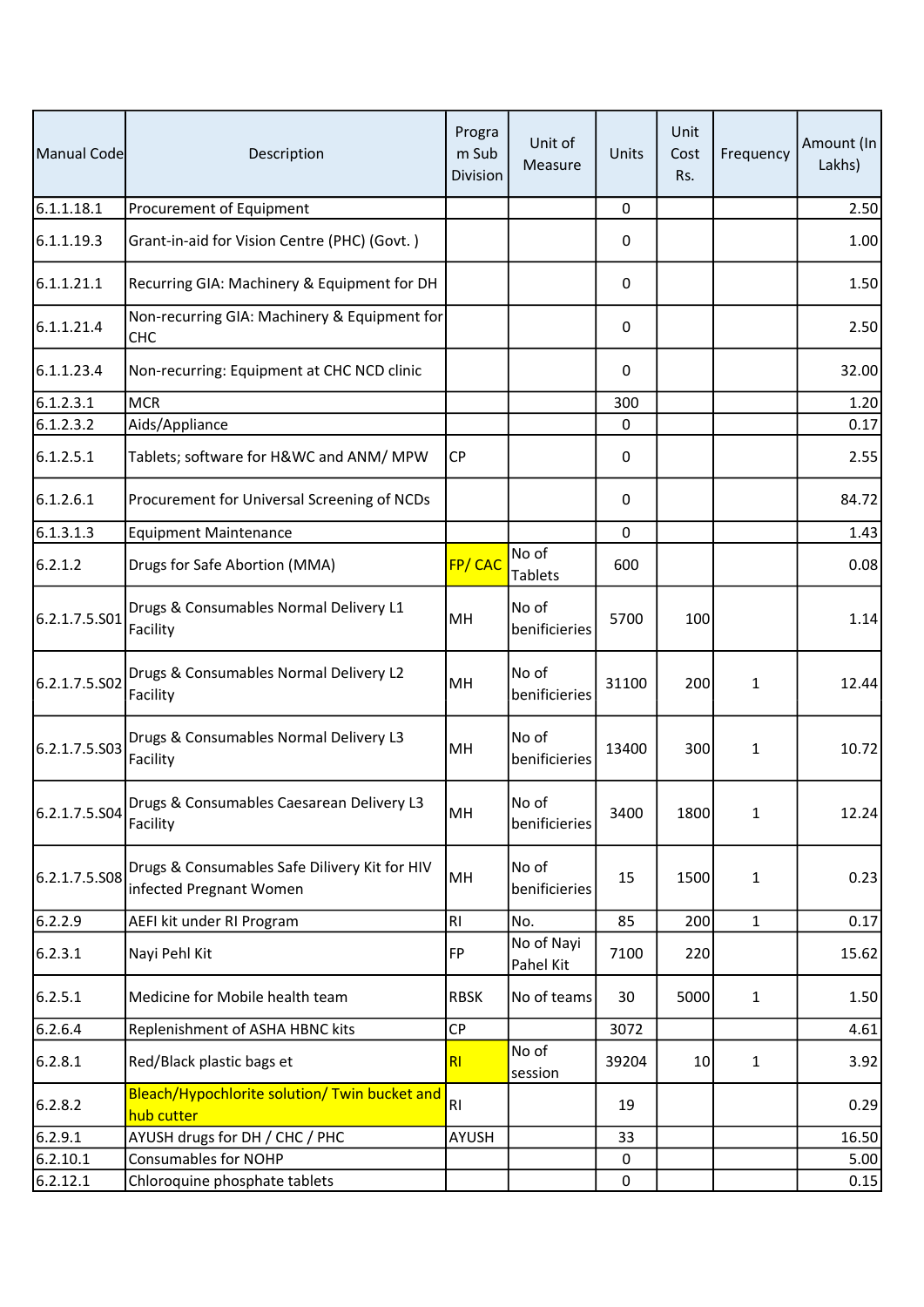| Manual Code           | Description                                                                                 | Progra<br>m Sub<br><b>Division</b> | Unit of<br>Measure     | Units          | Unit<br>Cost<br>Rs. | Frequency    | Amount (In<br>Lakhs) |
|-----------------------|---------------------------------------------------------------------------------------------|------------------------------------|------------------------|----------------|---------------------|--------------|----------------------|
| 6.2.12.2              | Primaquine tablets 2.5 mg                                                                   |                                    |                        | 0              |                     |              | 0.08                 |
| 6.2.12.3              | Primaquine tablets 7.5 mg                                                                   |                                    |                        | 0              |                     |              | 0.15                 |
| 6.2.13.1              | Supportive drugs, lab. Reagents                                                             |                                    |                        | 0              |                     |              | 0.68                 |
| 6.2.14.1              | <b>Laboratory Materials</b>                                                                 |                                    |                        | 0              |                     |              | 23.98                |
| 6.2.14.2              | Procurement of Drugs                                                                        |                                    |                        | 0              |                     |              | 12.39                |
| 6.2.15.1              | Assistance for consumables/drugs/medicines<br>to the Govt./District Hospital for Cat sx etc | <b>NCD</b>                         |                        | 0              |                     |              | 16.75                |
| 6.2.18.1              | Procurement of medicine & consumables for<br><b>TCC under NTCP</b>                          |                                    |                        | 0              |                     |              | 2.00                 |
| 6.2.19.1              | Drugs & supplies for District NCD Clinic                                                    |                                    |                        | $\Omega$       |                     |              | 12.00                |
| 6.2.19.3              | Drugs & supplies for CHC NCD Clinic                                                         |                                    |                        | 0              |                     |              | 34.00                |
| 6.2.19.4              | Drugs & supplies for PHC level                                                              |                                    |                        | 0              |                     |              | 17.00                |
| 6.2.19.5              | Drugs & supplies for Sub-Centre level                                                       |                                    |                        | 0              |                     |              | 44.13                |
| 6.2.19.6              | Drugs & supplies for Universal Screening of<br><b>NCDs</b>                                  |                                    |                        | 0              |                     |              | 49.42                |
| 6.2.22.1              | Cost of Lab recurring expences for H & WC                                                   | <b>CP</b>                          |                        | 0              |                     |              | 50.70                |
| 6.4.3.501             | Free Diagnostics for Pregnant women under<br>JSSK - USG on PPP for PMSMA                    | MH                                 | No of USG              | 1100           | 300                 | 1            | 3.30                 |
| 6.4.3.SO <sub>2</sub> | Free Diagnostics for Pregnant women under<br>JSSK- AVD for for HIV & Syphilis at VHNDs      | MH                                 | No of AVD              | 341            | 25                  | 1            | 8.87                 |
| 6.4.3.S03             | Free Diagnostics for Pregnant women under<br><b>JSSK-MH</b>                                 | <b>MH</b>                          | No of<br>benificieries | 80500          | 200                 | $\mathbf{1}$ | 25.76                |
| 6.4.4                 | Free Diagnostics for Sick infants under JSSK                                                | <b>CH</b>                          | No of units            | $\mathbf{1}$   |                     |              | 1.20                 |
| 7.5.2                 | Any Other                                                                                   |                                    |                        | 0              |                     |              | 8.27                 |
| 8.1.1.1               | <b>ANMs</b>                                                                                 | MH                                 |                        | 360            |                     |              | 662.01               |
| 8.1.1.2.501           | Staff Nurses-100 Beded MCH Wing                                                             | MH                                 |                        | 31             |                     |              | 74.63                |
| 8.1.1.2.505           | <b>Staff Nurses-MH</b>                                                                      | MH                                 |                        | 81             |                     |              | 240.10               |
| 8.1.1.2.511           | Staff Nurse - HWC                                                                           | CP                                 |                        | 0              |                     |              | 73.10                |
| 8.1.1.5.501           | Laboratory Technicians - 100 Beded MCH Wing                                                 | MH                                 |                        | 6              |                     |              | 12.38                |
| 8.1.1.5.502           | Laboratory Technicians -HR                                                                  |                                    |                        | 4              |                     |              | 10.21                |
| 8.1.1.5.504           | Laboratory Technicians - RNTCP                                                              |                                    |                        | 0              |                     |              | 61.15                |
| 8.1.1.6.S05           | OT Technician                                                                               | <b>MH</b>                          |                        | 6              |                     |              | 15.12                |
| 8.1.1.6.506           | OT Technician-MCH Wing                                                                      | <b>MH</b>                          |                        | $\overline{2}$ |                     |              | 3.95                 |
| 8.1.1.10.S02          | Physiotherapist/ Occupational Therapist-CD-<br><b>NLEP</b>                                  | CD                                 |                        | 0              |                     |              | 4.41                 |
| 8.1.1.12              | Others (Para Medical Worker)-NLEP                                                           | <b>CD</b>                          |                        | 0              |                     |              | 39.53                |
| 8.1.2.1.S01           | Obstetricians and Gynaecologists -100 Beded<br><b>MCH Wing</b>                              | MH                                 |                        | 3              |                     |              | 29.52                |
| 8.1.2.1.S04           | Obstetricians and Gynaecologists -MH                                                        | MH                                 |                        | $\overline{2}$ |                     |              | 28.80                |
| 8.1.2.2.501           | Paediatricians- 100 Beded MCH Wing                                                          | MH                                 |                        | 3              |                     |              | 21.60                |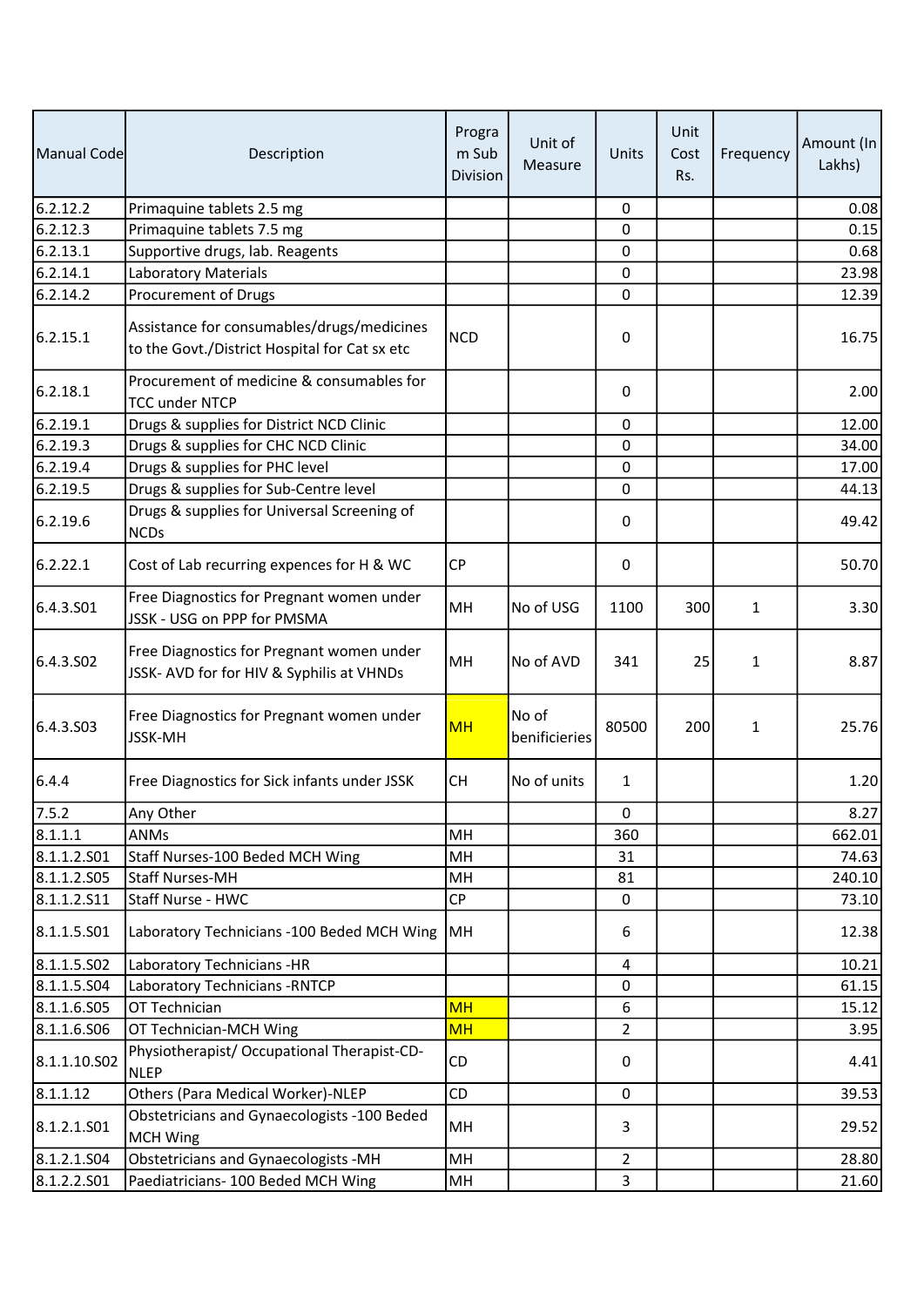| Manual Code               | Description                                                                           | Progra<br>m Sub<br><b>Division</b> | Unit of<br>Measure  | Units          | Unit<br>Cost<br>Rs. | Frequency    | Amount (In<br>Lakhs) |
|---------------------------|---------------------------------------------------------------------------------------|------------------------------------|---------------------|----------------|---------------------|--------------|----------------------|
| 8.1.2.3.502               | Anaesthetists -100 Beded MCH Wing                                                     | MH                                 |                     | 3              |                     |              | 21.60                |
| 8.1.2.3.S05               | Anaesthetists - MH                                                                    | MH                                 |                     | $\overline{2}$ |                     |              | 14.40                |
| 8.1.2.5.S01               | Radiologists-100 Beded MCH Wing                                                       | MH                                 |                     | 1              |                     |              | 7.80                 |
| 8.1.2.6.S01               | Pathologists/ Haemotologists- 100 Beded MCH<br>Wing                                   | MH                                 |                     | 1              |                     |              | 7.20                 |
| 8.1.3.5.501               | Ophthalmologists-NCD-NPCB                                                             | <b>NCD</b>                         |                     | 0              |                     |              | 8.73                 |
| 8.1.3.10.S01              | FRU Operationalization for Gynae &<br>anesthetist specialist on call from govt sector | MH                                 | No of C-<br>section | 12             | 3000                | $\mathbf{1}$ | 0.36                 |
| 8.1.3.10.S02              | FRU Operationalization Gynecologists specialist<br>on call from pvt sector            | MH                                 | No of C-<br>section | 6              | 4500                | $\mathbf{1}$ | 0.27                 |
| 8.1.3.10.503              | FRU Operationalization anesthetist specialist<br>on call for from pvt sector          | MH                                 | No of C-<br>section | 6              | 3000                | 1            | 0.18                 |
| 8.1.4.1.S01               | Dental Surgeons- DH & CHC                                                             |                                    |                     | $\overline{2}$ |                     |              | 13.49                |
| 8.1.5.503                 | Medical Officers - MH                                                                 | MH                                 |                     | 4              |                     |              | 28.47                |
| 8.1.5.506                 | <b>Medical Officers -CD-RNTCP</b>                                                     | <b>CD</b>                          |                     | 0              |                     |              | 9.81                 |
| 8.1.6.1                   | <b>AYUSH MOs</b>                                                                      | AYUSH                              |                     | 33             |                     |              | 161.45               |
| 8.1.6.2                   | Pharmacist - AYUSH                                                                    | <b>AYUSH</b>                       |                     | $\overline{7}$ |                     |              | 14.25                |
| 8.1.7.1.1                 | <b>MOs-AYUSH</b>                                                                      | <b>RBSK</b>                        |                     | 51             |                     |              | 237.67               |
| 8.1.7.1.2.S01 MOs- MBBS   |                                                                                       | <b>RBSK</b>                        |                     | 3              |                     |              | 20.97                |
|                           | 8.1.7.1.2.S02 MOs-Dental MO/ BDS                                                      | <b>RBSK</b>                        |                     | 6              |                     |              | 40.78                |
| 8.1.7.1.3                 | <b>Staff Nurse</b>                                                                    | <b>RBSK</b>                        |                     | 22             |                     |              | 70.48                |
| 8.1.7.1.4                 | <b>ANM</b>                                                                            | <b>RBSK</b>                        |                     | 8              |                     |              | 5.67                 |
|                           | 8.1.7.1.5.S01 Para Medical Worker                                                     | <b>RBSK</b>                        |                     | 29             |                     |              | 66.90                |
| 8.1.7.1.5.S02 Pharmacists |                                                                                       | <b>RBSK</b>                        |                     | 1              |                     |              | 2.74                 |
| 8.1.8.1                   | <b>Medical Officers</b>                                                               | <b>CH</b>                          |                     | $\mathbf{1}$   |                     |              | 5.40                 |
| 8.1.8.2                   | <b>Staff Nurse</b>                                                                    | <b>CH</b>                          |                     | 4              |                     |              | 11.89                |
| 8.1.8.3                   | Cook cum caretaker                                                                    | <b>CH</b>                          |                     | $\overline{2}$ |                     |              | 2.76                 |
| 8.1.8.5                   | Feeding demonstrator for NRC                                                          | <b>CH</b>                          |                     | $\mathbf{1}$   |                     |              | 3.04                 |
| 8.1.9.1                   | Paediatrician                                                                         | <b>CH</b>                          |                     | 3              |                     |              | 49.50                |
| 8.1.9.3.501               | Staff Nurse - SNCU/KMC                                                                | <b>CH</b>                          |                     | 12             |                     |              | 30.42                |
| 8.1.9.3.S02               | Staff Nurse -NBSU                                                                     | <b>CH</b>                          |                     | 12             |                     |              | 33.74                |
| 8.1.9.6.S02               | Others- SNCU Staff (Ward Aaya/ Cleaner/<br>Security Guard)                            | <b>CH</b>                          |                     | 9              |                     |              | 12.43                |
| 8.1.9.6.503               | Others- SNCU Staff DEO                                                                | <b>CH</b>                          |                     | $\mathbf{1}$   |                     |              | 2.14                 |
| 8.1.12.1                  | Mid-level Service Provider                                                            | <b>CP</b>                          |                     | 0              |                     |              | 206.79               |
| 8.1.12.2                  | Performance incentive for Mid-level service<br>providers                              | <b>CP</b>                          |                     | 0              |                     |              | 155.70               |
| 8.1.13.1.S02              | Counsellor -RKSK                                                                      | <b>RKSK</b>                        |                     | 17             |                     |              | 43.30                |
| 8.1.13.5                  | Audiometrician/ Audiologist-NCD-NPPCD                                                 | <b>NCD</b>                         |                     | 0              |                     |              | 2.70                 |
|                           |                                                                                       |                                    |                     |                |                     |              |                      |
| 8.1.13.10<br>8.1.13.16    | TBHV-CD-RNTCP<br>Ophthalmic Assistant/ Refractionist NCD-NPCB                         | CD<br><b>NCD</b>                   |                     | 0<br>0         |                     |              | 14.66<br>2.16        |
| 8.1.13.18                 | Audiometrics Asstt.NCD-NPPCD                                                          | <b>NCD</b>                         |                     | $\pmb{0}$      |                     |              | 2.28                 |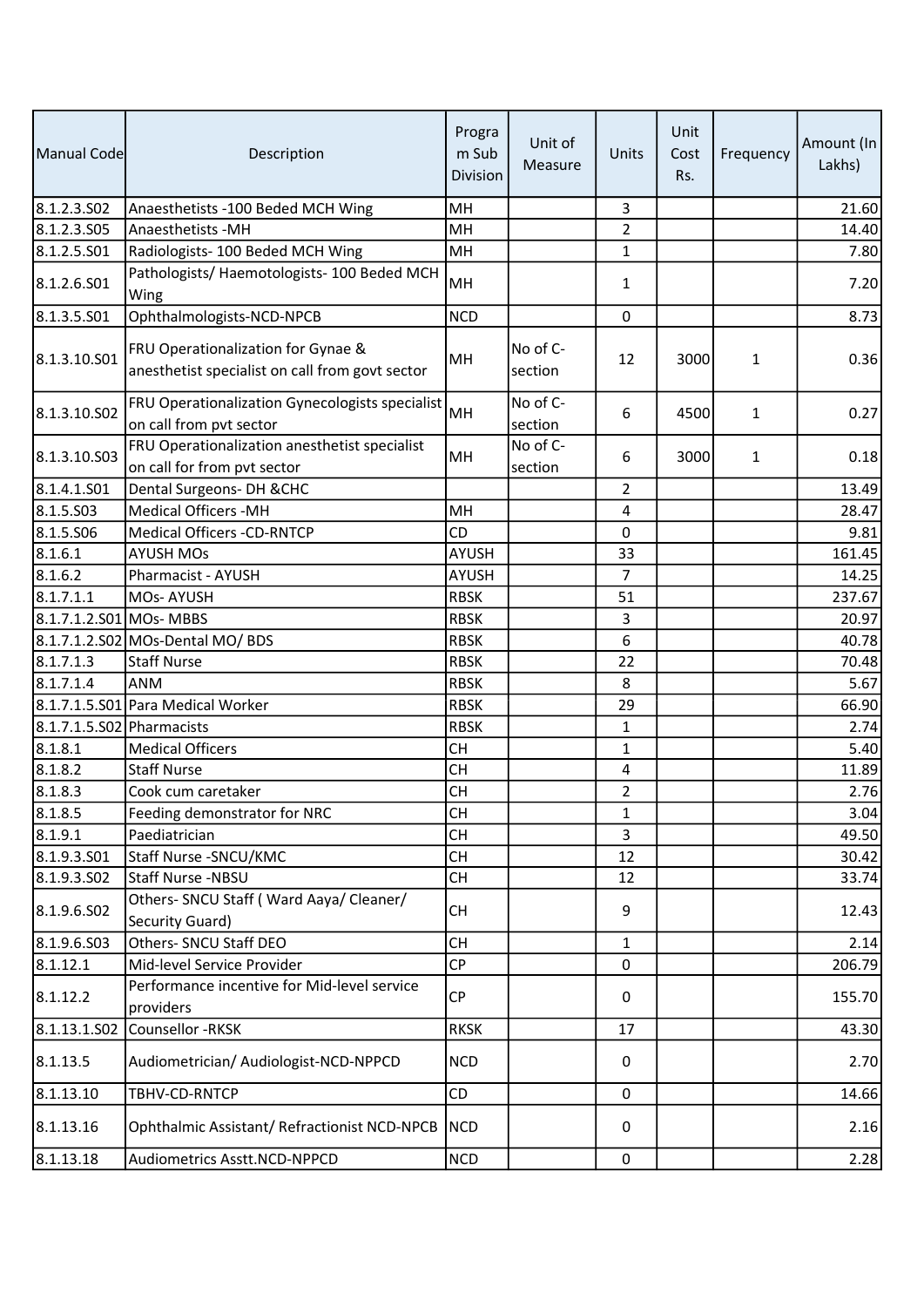| Manual Code  | Description                                                                                   | Progra<br>m Sub<br>Division | Unit of<br>Measure      | <b>Units</b>   | Unit<br>Cost<br>Rs. | Frequency    | Amount (In<br>Lakhs) |
|--------------|-----------------------------------------------------------------------------------------------|-----------------------------|-------------------------|----------------|---------------------|--------------|----------------------|
| 8.1.13.19    | Instructor for Hearing Imapired Children-NCD-<br><b>NPPCD</b>                                 | <b>NCD</b>                  |                         | 0              |                     |              | 2.28                 |
|              | 8.1.13.22.S07 Rogi Sahayata Kendra Manager                                                    | QA                          |                         | $\overline{2}$ |                     |              | 5.36                 |
|              | 8.1.13.22.S13 Rogi Sahayata Kendra Operator                                                   | QA                          |                         | $\overline{2}$ |                     |              | 2.95                 |
|              | 8.1.16.2.S01 Cold Chain Handlers                                                              | R <sub>l</sub>              |                         | 0              |                     |              | 2.00                 |
|              | 8.1.16.6.S02 Data Entry Operator CD-RCP                                                       | CD                          |                         | 0              |                     |              | 0.25                 |
|              | 8.1.16.7.S05 Cleaner -NRC                                                                     | <b>CH</b>                   |                         | $\mathbf{1}$   |                     |              | 1.44                 |
| 8.4.1        | Additional Allowances/ Incentives to Medical<br>Officers                                      | MH                          |                         | 0              |                     |              | 0.96                 |
| 8.4.7        | Incentive to provider for PPIUCD services @Rs<br>150 per PPIUCD insertion                     | <b>FP</b>                   | No of Clints            | 3771           | 150                 |              | 5.66                 |
| 8.4.8        | Incentive to provider for PAIUCD Services @Rs<br>150 per PAIUCD insertion                     | <b>FP</b>                   | No of Clints            | 10             | 150                 |              | 0.02                 |
| 8.4.9        | Team based incentives for Health & Wellness<br>Centers (H&WC Sub Center)                      | <b>CP</b>                   |                         | 0              |                     |              | 114.18               |
| 8.4.10       | Team based incentives for Health & Wellness<br>Centers (H&WC PHC)                             | <b>CP</b>                   |                         | 0              |                     |              | 69.36                |
| 8.4.12.501   | HRP identification and follow up for ANM                                                      | MН                          | No of HRP               | 1750           | 200                 | $\mathbf{1}$ | 3.50                 |
| 8.4.12.504   | RI Cold chain handlers incentive                                                              | R <sub>1</sub>              | No                      | 18             | 2400                | 12           | 5.18                 |
| 9.1.6.1      | Development/ translation and duplication of<br>training materials                             | <b>CH</b>                   | No of<br>Module         | 940            | 100                 | $\mathbf{1}$ | 0.94                 |
| 9.2.2.S05    | <b>Nurse Mentor</b>                                                                           | <b>MH</b>                   |                         | $\overline{2}$ |                     |              | 11.27                |
| 9.2.3.503    | Incentive for Program Coordination to (HoD OB(MH                                              |                             |                         | 0              |                     |              |                      |
| 9.5.1.6      | Training of Staff Nurses/ANMs / LHVs in SBA                                                   | <b>MH</b>                   |                         | 3              |                     |              | 4.92                 |
| 9.5.2.2.S01  | <b>State and District Lanch of SAANS</b>                                                      | <b>CH</b>                   | No.                     | 1              |                     |              | 0.50                 |
| 9.5.2.2.502  | State and District Planning and Review Meeting<br>of SAANS                                    | <b>CH</b>                   | INo.                    | 1              |                     |              | 0.20                 |
| 9.5.2.19     | Orientation on National Deworming Day                                                         | <b>RKSK</b>                 |                         | $\mathbf{1}$   |                     |              | 1.83                 |
| 9.5.2.24.SO2 | <b>District Training of SAANS</b>                                                             | CH                          |                         | 18             |                     |              | 5.98                 |
|              | 9.5.2.25.S01 One day Orientation Training for IDCF                                            | <b>CH</b>                   | No of<br>district       | $\mathbf{1}$   | 150000              | $\mathbf{1}$ | 1.50                 |
| 9.5.3.1.S01  | Qtr.Review/orientation meeting at Block Level<br>for ANM of 57 MPV Districts                  | <b>FP</b>                   | No of<br>Meetings       | 15             | 3000                |              | 1.80                 |
| 9.5.3.1.503  | District Level One Day Orientation of newly<br>recruited ANM/SN ON Family Planning<br>Schemes | FP                          | No of<br>Meetings       | 1              | 3000                |              | 0.03                 |
| 9.5.3.2.SO2  | District Level Dissemination Workshop                                                         | FP                          | No of<br>workshops      | 1              | 10000               |              | 0.10                 |
| 9.5.3.22     | Training of Medical officers (Injectible<br><b>Contraceptive Trainings)</b>                   | <b>FP</b>                   | No of<br><b>Batches</b> | $\mathbf{1}$   | 22800               |              | 0.23                 |
| 9.5.3.23     | Training of AYUSH doctors (Injectible<br><b>Contraceptive Trainings)</b>                      | <b>FP</b>                   | No of<br><b>Batches</b> | 1              | 22800               |              | 0.23                 |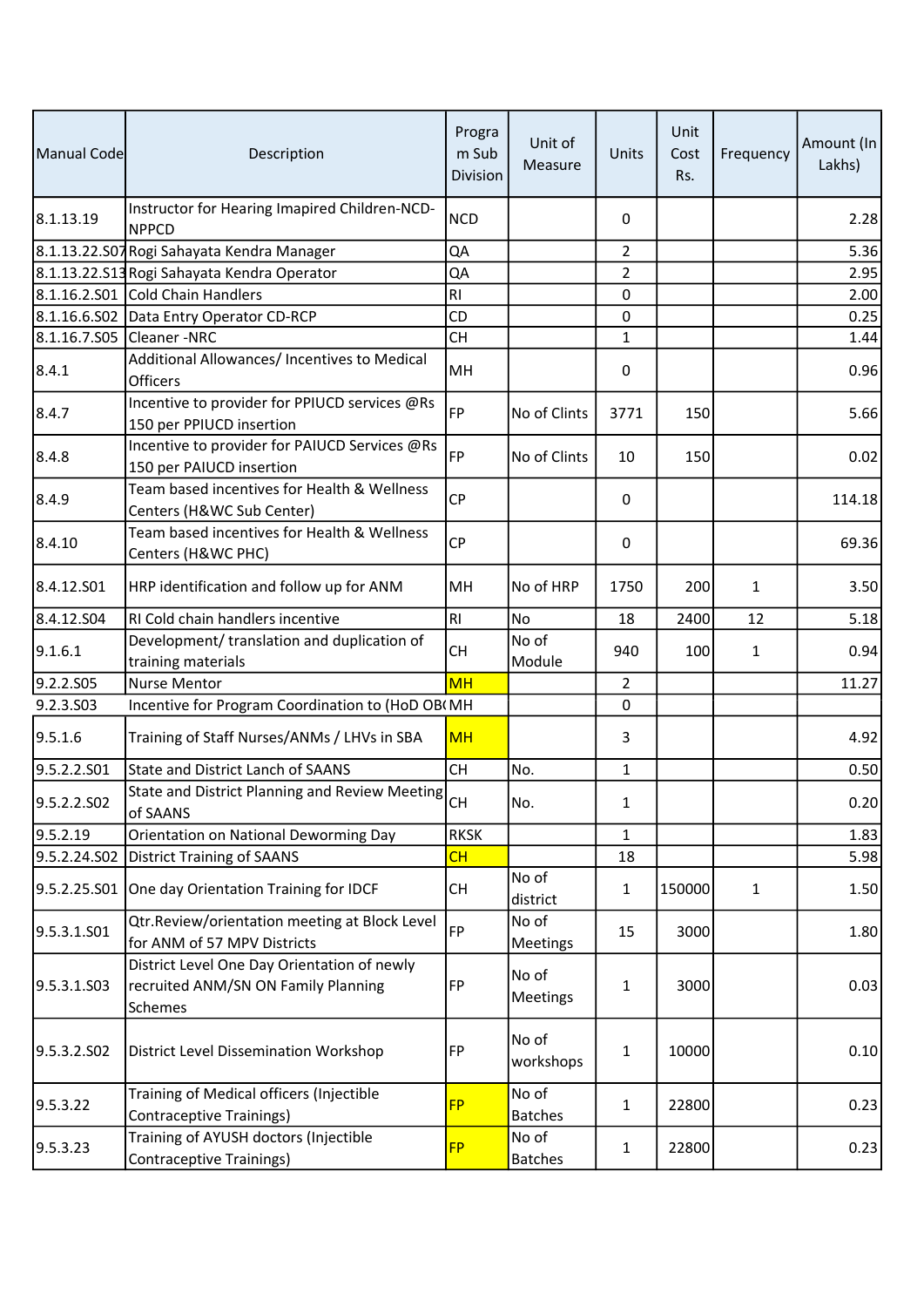| Manual Code   | Description                                                                                                                        | Progra<br>m Sub<br>Division | Unit of<br>Measure      | Units        | Unit<br>Cost<br>Rs. | Frequency    | Amount (In<br>Lakhs) |
|---------------|------------------------------------------------------------------------------------------------------------------------------------|-----------------------------|-------------------------|--------------|---------------------|--------------|----------------------|
| 9.5.3.24      | Training of Nurses (Staff Nurse/LHV/ANM)<br>(Injectible Contraceptive Trainings)                                                   | <b>FP</b>                   | No of<br><b>Batches</b> | 12           | 35800               |              | 4.30                 |
| 9.5.4.4       | AFHS training of ANM/LHV/MPW                                                                                                       | <b>RKSK</b>                 | No of Batch             | $\mathbf{1}$ | 91905               | 1            | 0.92                 |
| 9.5.4.10      | <b>WIFS trainings (Block)</b>                                                                                                      | <b>RKSK</b>                 | No of Batch             | 16           | 3000                | 1            | 0.48                 |
| 9.5.4.13.2    | Training of two nodal teachers per school                                                                                          | <b>RKSK</b>                 | No of<br>school         | 991          | 7000                | 1            | 69.37                |
| 9.5.4.13.3    | Any other (please specify) Anemia Free<br>Adolcent event at Inter Collages                                                         | <b>RKSK</b>                 | No of event             | 32           | 5000                | 1            | 1.60                 |
| 9.5.5.1       | RBSK Training -Training of Mobile health team<br>- technical and managerial (5 days)                                               | <b>RBSK</b>                 | No of batch             | 4            | 15450               | $\mathbf{1}$ | 0.62                 |
| 9.5.10.1.S01  | Training under Immunisation-Data Handler                                                                                           | R <sub>l</sub>              |                         | 0            |                     |              | 0.08                 |
| 9.5.10.1.S04  | Training under Immunisation-CCH                                                                                                    | RI                          |                         | $\pmb{0}$    |                     |              | 0.62                 |
| 9.5.12.1      | Training / Capacity Building (Malaria)                                                                                             | CD                          |                         | 0            |                     |              | 0.42                 |
| 9.5.12.6      | Training/sensitization of district level officers<br>on ELF and drug distributors including<br>peripheral health workers (AES/ JE) | CD                          |                         | 0            |                     |              | 3.83                 |
| 9.5.14.1      | <b>Trainings under RNTCP</b>                                                                                                       | CD                          |                         | $\pmb{0}$    |                     |              | 4.13                 |
| 9.5.14.2      | <b>CME</b> (Medical Colleges)                                                                                                      | <b>CD</b>                   |                         | 0            |                     |              | 3.20                 |
| 9.5.17.1      | Training of doctors and staff at DH Level under<br><b>NPHCE</b>                                                                    | <b>NCD</b>                  |                         | 0            |                     |              | 0.80                 |
| 9.5.18.1.1    | Orientation of Stakeholder organizations                                                                                           | <b>NCD</b>                  |                         | 0            |                     |              | 0.40                 |
| 9.5.18.1.2    | Training of Health Professionals                                                                                                   | <b>NCD</b>                  |                         | $\pmb{0}$    |                     |              | 0.40                 |
| 9.5.18.1.3    | <b>Orientation of Law Enforcers</b>                                                                                                | <b>NCD</b>                  |                         | 0            |                     |              | 0.60                 |
| 9.5.18.1.4    | Other Trainings/Orientations - sessions<br>incorporated in other's training                                                        | <b>NCD</b>                  |                         | 0            |                     |              | 1.30                 |
| 9.5.19.2      | District NCD Cell                                                                                                                  | <b>NCD</b>                  |                         | 0            |                     |              | 3.00                 |
| 9.5.19.3      | Training for Universal Screening for NCDs                                                                                          | <b>NCD</b>                  |                         | 0            |                     |              | 34.76                |
| 9.5.25.3      | Kayakalp Trainings                                                                                                                 | QA                          | <b>Batch</b>            | $\mathbf{1}$ | 33000               | $\mathbf{1}$ | 0.33                 |
| 9.5.26.2      | Training cum review meeting for HMIS & MCTS<br>at District level                                                                   | <b>MIS</b>                  |                         | 0            |                     |              | 0.69                 |
| 9.5.26.3      | Training cum review meeting for HMIS & MCTS<br>at Block level                                                                      | <b>MIS</b>                  |                         | $\pmb{0}$    |                     |              | 2.62                 |
|               | 9.5.27.4.S01 Cost of Yoga Sessions                                                                                                 | <b>CP</b>                   |                         | 0            |                     |              | 10.31                |
| 9.5.29.13.S04 | Scaling up Nurse Mentoring Program<br>Allowances                                                                                   | MН                          |                         | 2            |                     |              | 0.78                 |
| 9.5.29.13.SO4 | Scaling up Nurse Mentoring Program<br>Honorarium                                                                                   | MH                          |                         | 13           |                     |              | 7.80                 |
| 9.5.29.13.SO4 | Scaling up Nurse Mentoring Program Yearly TA<br>DA                                                                                 | MH                          |                         | 13           |                     |              | 0.39                 |
|               | 9.5.29.13.S04 Scaling up Nurse Mentoring Program Register                                                                          | MH                          |                         | 13           |                     |              | 0.03                 |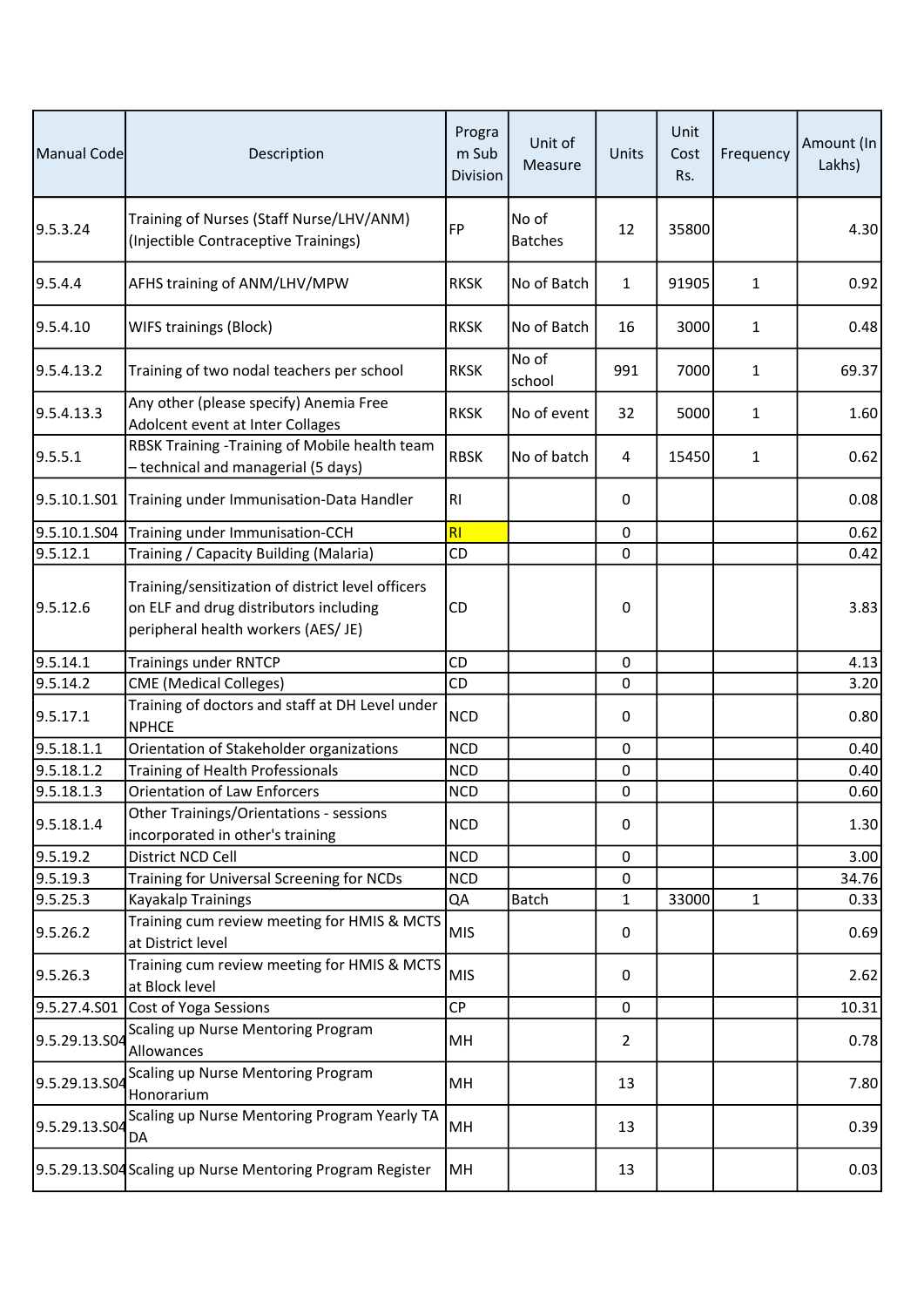| Manual Code   | Description                                                                                                 | Progra<br>m Sub<br>Division | Unit of<br>Measure    | Units          | Unit<br>Cost<br>Rs. | Frequency    | Amount (In<br>Lakhs) |
|---------------|-------------------------------------------------------------------------------------------------------------|-----------------------------|-----------------------|----------------|---------------------|--------------|----------------------|
| 9.5.29.13.S04 | Scaling up Nurse Mentoring Program Mini Skill<br>Lab                                                        | MH                          |                       | 5              |                     |              | 5.00                 |
| 10.1.1        | Maternal Death Review (both in institutions<br>and community)                                               | MH                          | No of<br><b>CBMDR</b> | 97             | 600                 | $\mathbf{1}$ | 0.58                 |
| 10.2.4        | Microfilaria Survey - Lymphatic Filariasis                                                                  | <b>CD</b>                   |                       | 0              |                     |              | 0.50                 |
| 10.2.5        | Monitoring & Evaluation (Post MDA assessment<br>by medical colleges (Govt. & private)/ICMR<br>institutions) | CD                          |                       | 0              |                     |              | 0.35                 |
| 11.3          | Targeting Naturally Occurring Gathering of<br>People/ Health Mela                                           |                             |                       | $\overline{2}$ |                     |              | 13.00                |
| 11.5.1        | Media Mix of Mid Media/ Mass Media                                                                          | <b>IEC</b>                  |                       | $\mathbf{1}$   |                     |              | 0.85                 |
| 11.5.4.S02    | Celebration of New Born Care Week                                                                           | <b>CH</b>                   | No of<br>district     | $\mathbf{1}$   | 50000               | $\mathbf{1}$ | 0.50                 |
| 11.5.4.S03    | <b>Celebration of Breastfeeding Week</b>                                                                    | <b>CH</b>                   | No of<br>district     | $\mathbf{1}$   | 40000               | $\mathbf{1}$ | 0.40                 |
| 11.5.4.S05    | District Level IEC/BCC Activity Under SAANS                                                                 | <b>CH</b>                   | No.                   | 1              | 200000              |              | 2.00                 |
| 11.6.3        | IEC & promotional activities for World<br>Population Day celebration                                        | <b>IEC/FP</b>               | No of<br>events       | 16             |                     |              | 2.15                 |
| 11.6.4        | IEC & promotional activities for Vasectomy<br>Fortnight celebration                                         | <b>IEC/FP</b>               | No of<br>events       | 16             |                     |              | 1.55                 |
| 11.8.2        | Any other IEC/BCC activities (Wall Painting,<br>Banner & Poster)                                            | IEC                         |                       | 0              |                     |              | 4.17                 |
| 11.9.1.S01    | Creating awareness on declining sex ratio issue<br>(PNDT)- Block Level                                      | <b>IEC</b><br>/PNDT         | No of<br>Events       | 8              | 10000               |              | 0.80                 |
| 11.9.1.S02    | Creating awareness on declining sex ratio issue<br>(PNDT)- District Level                                   | <b>IEC</b><br>/PNDT         | No of<br>Events       | $\mathbf{1}$   | 25000               |              | 0.25                 |
|               | 11.10.1.S01   Donor Refreshment amount                                                                      | <b>BLOOD</b><br><b>CELL</b> | No of<br>donation     | 0              | 25                  | 1            | 0.31                 |
| 11.10.1.S02   | <b>Blood donation Camp</b>                                                                                  | <b>BLOOD</b><br><b>CELL</b> | No of camp            | 0              | 2500                | $\mathbf{1}$ | 0.45                 |
| 11.10.1.503   | Travel & Communication Expenses for BB<br><b>Counselors PRO BCTV</b>                                        | <b>BLOOD</b><br><b>CELL</b> |                       | 0              |                     |              | 0.18                 |
| 11.11.1       | <b>IEC for NPPCD</b>                                                                                        | <b>IEC</b>                  |                       | 0              |                     |              | 0.50                 |
| 11.14.1       | Health Education & Publicity for NIDDCP                                                                     | <b>IEC</b>                  |                       | 0              |                     |              | 0.26                 |
| 11.15.1       | IEC/BCC for Malaria                                                                                         | <b>IEC</b>                  |                       | 0              |                     |              | 0.35                 |
| 11.15.2       | IEC/BCC for Social mobilization (Dengue and<br>Chikungunya)                                                 | <b>IEC</b>                  |                       | 0              |                     |              | 0.20                 |
| 11.15.4       | Specific IEC/BCC for Lymphatic Filariasis                                                                   | <b>IEC</b>                  |                       | 0              |                     |              | 2.62                 |
| 11.16.1       | IEC/BCC: Mass media, Outdoor media, Rural<br>media, Advocacy media for NLEP                                 | CD                          |                       | 0              |                     |              | 0.98                 |
| 11.17.1       | ACSM (State & district)                                                                                     | <b>IEC</b>                  |                       | 0              |                     |              | 9.92                 |
| 11.19.1       | Translation of IEC material and distribution                                                                | <b>IEC</b>                  |                       | 0              |                     |              | 0.50                 |
| 11.20.2       | Celebration of days-ie International Day for<br>older persons                                               | <b>IEC</b>                  |                       | 0              |                     |              | 1.00                 |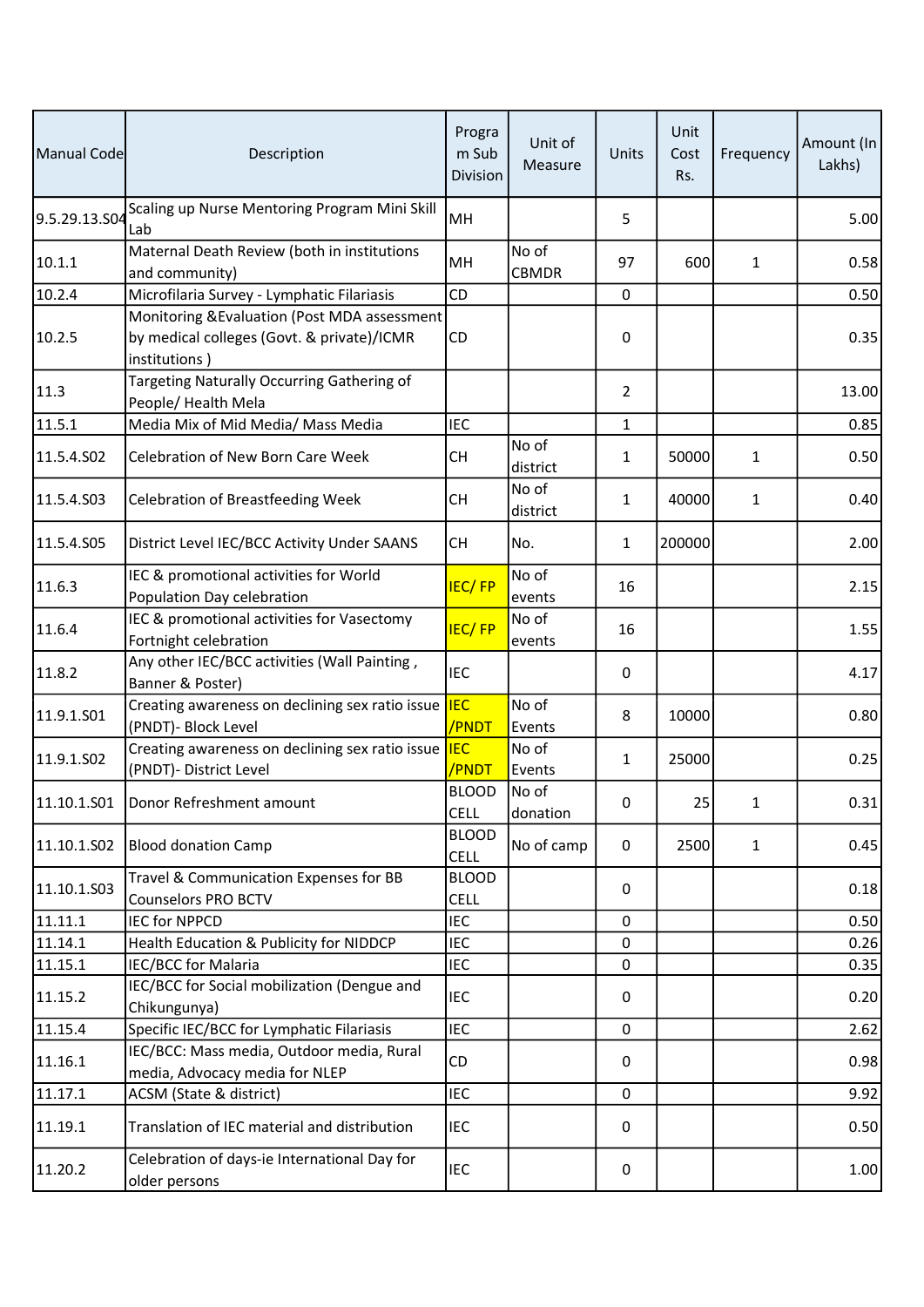| Manual Code | Description                                                                                                                                           | Progra<br>m Sub<br>Division | Unit of<br>Measure | Units        | Unit<br>Cost<br>Rs. | Frequency    | Amount (In<br>Lakhs) |
|-------------|-------------------------------------------------------------------------------------------------------------------------------------------------------|-----------------------------|--------------------|--------------|---------------------|--------------|----------------------|
| 11.21.1     | <b>IEC/SBCC for NTCP</b>                                                                                                                              | <b>IEC</b>                  |                    | $\mathbf 0$  |                     |              | 1.50                 |
| 11.22.2     | IEC/BCC for District NCD Cell                                                                                                                         | <b>IEC</b>                  |                    | 0            |                     |              | 0.50                 |
| 11.24.1     | IEC activities for Health & Wellness centre<br>(H&WC)                                                                                                 | <b>IEC</b>                  |                    | 0            |                     |              | 40.50                |
| 11.24.3.4   | State-level IEC Campaigns/Other IEC<br>Campaigns                                                                                                      | <b>IEC</b>                  |                    | 21           |                     |              | 2.95                 |
| 11.24.4.1   | IEC/BCC under NRCP: Rabies Awareness and<br>DO'S and Don'ts in the event of Animal Bites                                                              |                             |                    | 0            |                     |              | 4.45                 |
| 11.24.4.2   | IEC/BCC under NOHP                                                                                                                                    |                             |                    | 0            |                     |              | 0.50                 |
| 11.24.4.3   | <b>IEC/BCC under NVHCP</b>                                                                                                                            |                             |                    | 0            |                     |              | 1.00                 |
| 12.1.1      | Printing of MDR formats                                                                                                                               | MH                          |                    | 200          |                     |              | 0.06                 |
| 12.1.2      | Printing of MCP cards, safe motherhood<br>booklets etc.                                                                                               | MH                          | No of cards        | 107402       | 17                  | 1            | 18.26                |
| 12.1.3      | Printing of labor room registers and<br>casesheets/ LaQshya related printing                                                                          | MH                          | No of<br>casesheet | 59000        | 10                  | $\mathbf{1}$ | 5.90                 |
| 12.1.5      | Any other (Printing of CAC Format)                                                                                                                    | <b>FP/CAC</b>               | No of<br>formats   | 475          |                     |              | 0.71                 |
| 12.2.4      | Printing of Child Death Review formats                                                                                                                | <b>CH</b>                   |                    | 22350        |                     |              | 0.11                 |
| 12.2.5      | Printing of compliance cards and reporting<br>formats for National Iron Plus Initiative-for 6-<br>59 months age group and for 5-10 years age<br>group | CH                          | No of<br>format    | 307080       | 1                   | $\mathbf{1}$ | 3.07                 |
| 12.2.6      | Printing of IEC materials and reporting formats<br>etc. for National Deworming Day                                                                    | <b>RKSK</b>                 |                    | $\mathbf{1}$ |                     |              | 3.84                 |
| 12.2.7      | Printing of IEC Materials and monitoring<br>formats for IDCF                                                                                          | <b>CH</b>                   | No of<br>District  | $\mathbf{1}$ | 118000              | $\mathbf{1}$ | 1.18                 |
| 12.2.10     | Printing (SNCU data management)                                                                                                                       | <b>CH</b>                   | No of SNCU         | $\mathbf{1}$ | 100000              | 1            | 1.00 <sub>l</sub>    |
| 12.2.11     | Printing of HBNC referral cards and other<br>formats                                                                                                  | <b>CH</b>                   | No. of<br>format   | 757532       | 0.5                 | $\mathbf{1}$ | 3.79                 |
| 12.3.3      | Printing of FP Manuals, Guidelines, etc.                                                                                                              | <b>FP</b>                   | No of<br>formats   | 0            |                     |              | 4.09                 |
| 12.5.4      | Printing of RBSK card and registers                                                                                                                   | <b>RBSK</b>                 | No of<br>children  | 358287       |                     |              | 6.95                 |
| 12.5.6      | Any other (Printing of Banner and Sticker<br>under RBSK)                                                                                              | <b>RBSK</b>                 |                    | 120          |                     |              | 0.14                 |
| 12.7.1      | Printing of ASHA diary                                                                                                                                | <b>CP</b>                   |                    | 3456         |                     |              | 6.05                 |
| 12.7.2      | Printing of ASHA Modules and formats                                                                                                                  | <b>CP</b>                   |                    | 0            |                     |              | 1.12                 |
| 12.7.3      | Printing of CBAC format                                                                                                                               | <b>CP</b>                   |                    | 0            |                     |              | 29.67                |
| 12.8.1      | Printing of cards for screening of children for<br>hemoglobinopathies                                                                                 | <b>BLOOD</b><br><b>CELL</b> |                    | 0            |                     |              | 0.25                 |
| 12.9.1      | Printing of HMIS Formats                                                                                                                              | <b>MIS</b>                  |                    | 0            |                     |              | 0.81                 |
| 12.9.3      | Printing of MCTS follow-up formats/ services<br>due list/ work plan                                                                                   | <b>MIS</b>                  |                    | 3258         |                     |              | 1.17                 |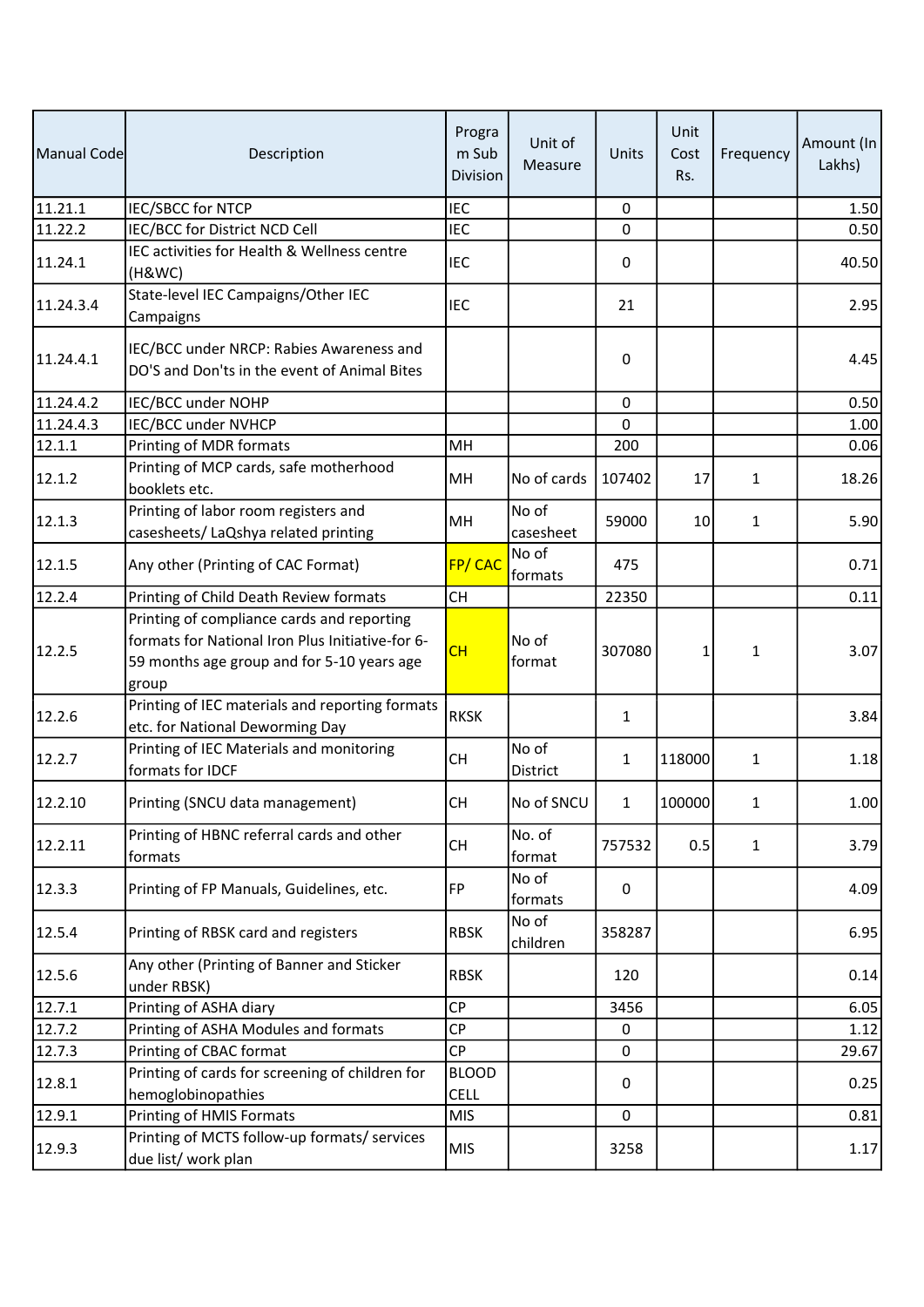| Manual Code  | Description                                                                              | Progra<br>m Sub<br>Division | Unit of<br>Measure         | Units          | Unit<br>Cost<br>Rs. | Frequency    | Amount (In<br>Lakhs) |
|--------------|------------------------------------------------------------------------------------------|-----------------------------|----------------------------|----------------|---------------------|--------------|----------------------|
| 12.10.1      | Printing and dissemination of Immunization<br>cards, tally sheets, monitoring forms etc. | R <sub>l</sub>              | No of<br>Benificiary       | 112718         | 10                  | $\mathbf{1}$ | 11.27                |
| 12.13.2      | Printing                                                                                 | <b>CD</b>                   |                            | 0              |                     |              | 3.64                 |
| 12.14.1      | Printing of Challan Books under NTCP                                                     |                             |                            | 0              |                     |              | 0.21                 |
| 12.17.5.S02  | Printing of form P,L, S under IDSP progrm                                                |                             |                            | 0              |                     |              | 0.52                 |
| 13.2.1       | Assessments                                                                              | QA                          |                            | $\overline{2}$ |                     |              | 0.20                 |
| 13.2.5       | Swachh Swasth Sarvatra                                                                   | QA                          | Selected<br><b>CHC</b>     | 1              | 500000              |              | 5.00                 |
| 14.1.1.3.S03 | District Logistic Manager                                                                | <b>FP</b>                   | No.                        | $\mathbf{1}$   |                     |              | 4.41                 |
| 14.1.1.4     | Annual increment for all the existing positions                                          |                             |                            | $\mathbf{1}$   |                     |              | 0.21                 |
| 14.2.3.502   | Implementation of FP-LMIS District-<br><b>Transportation Cost</b>                        | <b>FP</b>                   | Lumpsump                   | 1              |                     |              | 0.49                 |
| 14.2.3.S06   | Procurement of Desktops and UPS Printers-<br><b>District</b>                             | <b>FP</b>                   | No.                        | $\mathbf{1}$   | 50000               |              | 0.50                 |
| 14.2.4.1     | Alternative vaccine delivery in hard to reach<br>areas                                   | RI                          | No of AVD                  | 204            | 200                 | 1            | 0.41                 |
| 14.2.5       | Alternative Vaccine Delivery in other areas                                              | R <sub>1</sub>              | No of AVD                  | 38796          | 90                  |              | 34.92                |
| 14.2.6       | POL for vaccine delivery from State to district<br>and from district to PHC/CHCs         | RI                          | No of<br><b>Districts</b>  | $\mathbf{1}$   | 200000              | $\mathbf{1}$ | 2.00                 |
| 14.2.7       | Cold chain maintenance                                                                   | R <sub>l</sub>              | No of cold<br>chain points | 0              |                     |              | 0.38                 |
| 14.2.12      | Drug transportation charges                                                              | CD                          |                            | $\mathbf 0$    |                     |              | 1.02                 |
| 14.2.14.S02  | Rent For MDT Drug Ware House at State Level                                              |                             |                            | 0              |                     |              | 6.00                 |
| 14.2.14.504  | Rent For MDT Drug Ware House Under NLEP                                                  |                             |                            | 0              |                     |              | 2.00                 |
| 15.3.2       | Inter-sectoral convergence                                                               | <b>CD</b>                   |                            | 0              |                     |              | 0.05                 |
| 15.5.3       | Private Provider Incentive                                                               | CD                          |                            | 0              |                     |              | 7.17                 |
| 15.6.1       | Reimbursement for cataract operation for NGO<br>and Private Practitioners                | NCD                         |                            | 0              |                     |              | 33.50                |
| 16.1.1.1.1   | State - Health Action Plan                                                               | PM                          | No of<br>Booklet           | 42             | 300                 | $\mathbf{1}$ | 0.13                 |
| 16.1.1.4     | Prepare detailed operational plan for RBSK<br>across districts (including cost of plan)  | <b>RBSK</b>                 | No of<br><b>Blocks</b>     | 15             | 500                 | 1            | 0.08                 |
| 16.1.1.6     | To develop micro plan at sub-centre level                                                | RI                          | No                         | 353            | 100                 | $\mathbf{1}$ | 0.35                 |
| 16.1.1.7     | For consolidation of micro plans at block level                                          | RI                          | No                         | 18             | 1000                | $\mathbf{1}$ | 0.18                 |
| 16.1.2.1.6   | Review meetings/ workshops under RKSK                                                    | <b>RKSK</b>                 |                            | 4              |                     |              | 0.32                 |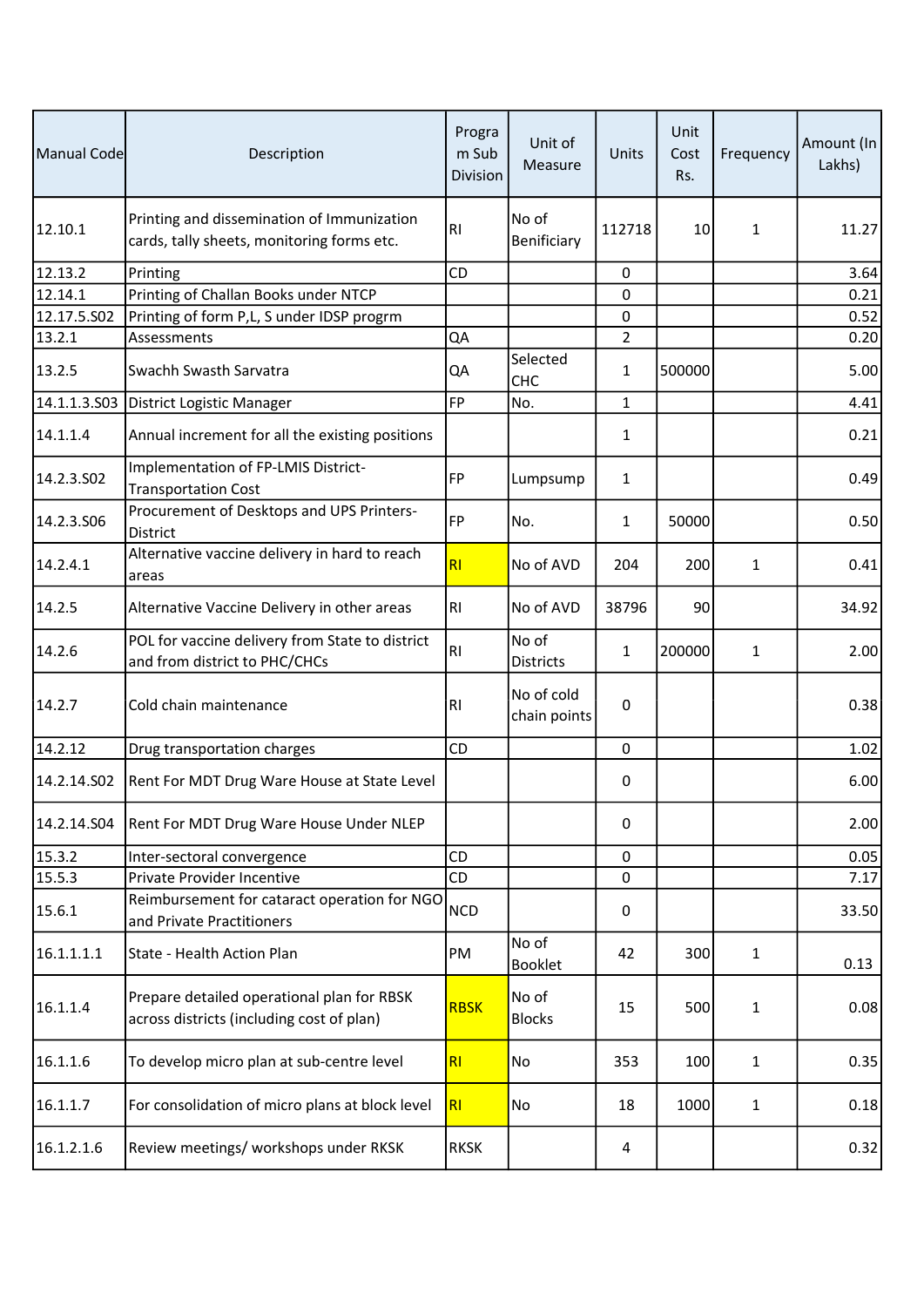| Manual Code | Description                                                                                                                   | Progra<br>m Sub<br>Division | Unit of<br>Measure    | Units        | Unit<br>Cost<br>Rs. | Frequency | Amount (In<br>Lakhs) |
|-------------|-------------------------------------------------------------------------------------------------------------------------------|-----------------------------|-----------------------|--------------|---------------------|-----------|----------------------|
| 16.1.2.1.7  | RBSK Convergence/Monitoring meetings                                                                                          | <b>RBSK</b>                 | No of<br>Meetings     | 3            | 500                 | 3         | 0.23                 |
| 16.1.2.1.14 | Quarterly review meetings exclusive for RI at<br>district level with Block MOs, CDPO, and other<br>stake holders              | RI                          | No of<br>participants | 208          | 100                 | 1         | 0.21                 |
| 16.1.2.1.15 | Quarterly review meetings exclusive for RI at<br>block level                                                                  | RI                          | No of<br>participants | 5010         | 75                  | 1         | 3.76                 |
| 16.1.2.1.16 | <b>IDSP Meetings</b>                                                                                                          |                             |                       | $\pmb{0}$    |                     |           | 0.04                 |
| 16.1.2.1.17 | State Task Force, State Technical Advisory<br>Committee meeting, District coordination<br>meeting (Lymphatic Filariasis)      |                             |                       | 0            |                     |           | 0.30                 |
| 16.1.2.1.21 | Medical Colleges (Any meetings)                                                                                               |                             |                       | 0            |                     |           | 0.20                 |
| 16.1.2.1.22 | Monthly meeting with the hospital staff                                                                                       |                             |                       | 0            |                     |           | 0.48                 |
|             | 16.1.2.1.28.S District Level MDR Review Meeting                                                                               | MH                          | No of<br>meetings     | 6            | 3000                | 1         | 0.18                 |
| 16.1.2.2.3  | State/ District Quality Assurance Unit<br>(Monitoring & Supervision)                                                          | QA                          | Vehicle               | $\mathbf{1}$ |                     |           | 3.60                 |
| 16.1.2.2.5  | Monitoring, Evaluation & Supervision<br>(Malaria)                                                                             |                             |                       | 0            |                     |           | 2.13                 |
| 16.1.2.2.6  | Monitoring/supervision and Rapid response<br>(Dengue and Chikungunya)                                                         |                             |                       | 0            |                     |           | 1.98                 |
| 16.1.2.2.8  | Monitoring & Supervision (Lymphatic Filariasis)                                                                               |                             |                       | 0            |                     |           | 0.30                 |
| 16.1.2.2.12 | District NCD Cell                                                                                                             |                             |                       | $\mathbf 0$  |                     |           | 1.13                 |
| 16.1.2.2.13 | Supervision and Monitoring                                                                                                    |                             |                       | 0            |                     |           | 4.13                 |
| 16.1.2.2.14 | Monitoring Committee on Section 5                                                                                             |                             |                       | 0            |                     |           | 0.03                 |
| 16.1.2.2.16 | Monitoring and Surveillance (review meetings,<br>Travel) under NRCP                                                           |                             |                       | 0            |                     |           | 0.50                 |
| 16.1.3.1.1  | Mobility Support for SPMU/State                                                                                               |                             |                       | 0            |                     |           | 0.54                 |
| 16.1.3.1.2  | Mobility and communication support for RKSK<br>district coordinator/ consultant                                               | <b>RKSK</b>                 |                       | $\mathbf{1}$ |                     |           | 0.93                 |
| 16.1.3.1.9  | Mobility support for Rapid Response Team                                                                                      |                             |                       | 0            |                     |           | 0.54                 |
| 16.1.3.1.13 | <b>Vehicle Operation (POL)</b>                                                                                                |                             |                       | $\mathbf 0$  |                     |           | 3.00                 |
| 16.1.3.1.14 | Vehicle hiring                                                                                                                |                             |                       | 0            |                     |           | 2.76                 |
| 16.1.3.1.15 | Tobacco Cessation Centre (TCC): Mobility<br>support                                                                           |                             |                       | $\pmb{0}$    |                     |           | 0.60                 |
| 16.1.3.3.1  | PM activities for World Population Day'<br>celebration (Only mobility cost): funds<br>earmarked for district level activities | <b>FP</b>                   | No of<br>events       | $\mathbf{1}$ | 20000               |           | 0.20                 |
| 16.1.3.3.2  | PM activities for Vasectomy Fortnight<br>celebration (Only mobility cost): funds<br>earmarked for district level activities   | <b>FP</b>                   | No of<br>events       | $\mathbf{1}$ | 5000                |           | 0.05                 |
| 16.1.3.3.3  | Mobility Support for DPMU/District                                                                                            |                             |                       | $\pmb{0}$    |                     |           | 7.92                 |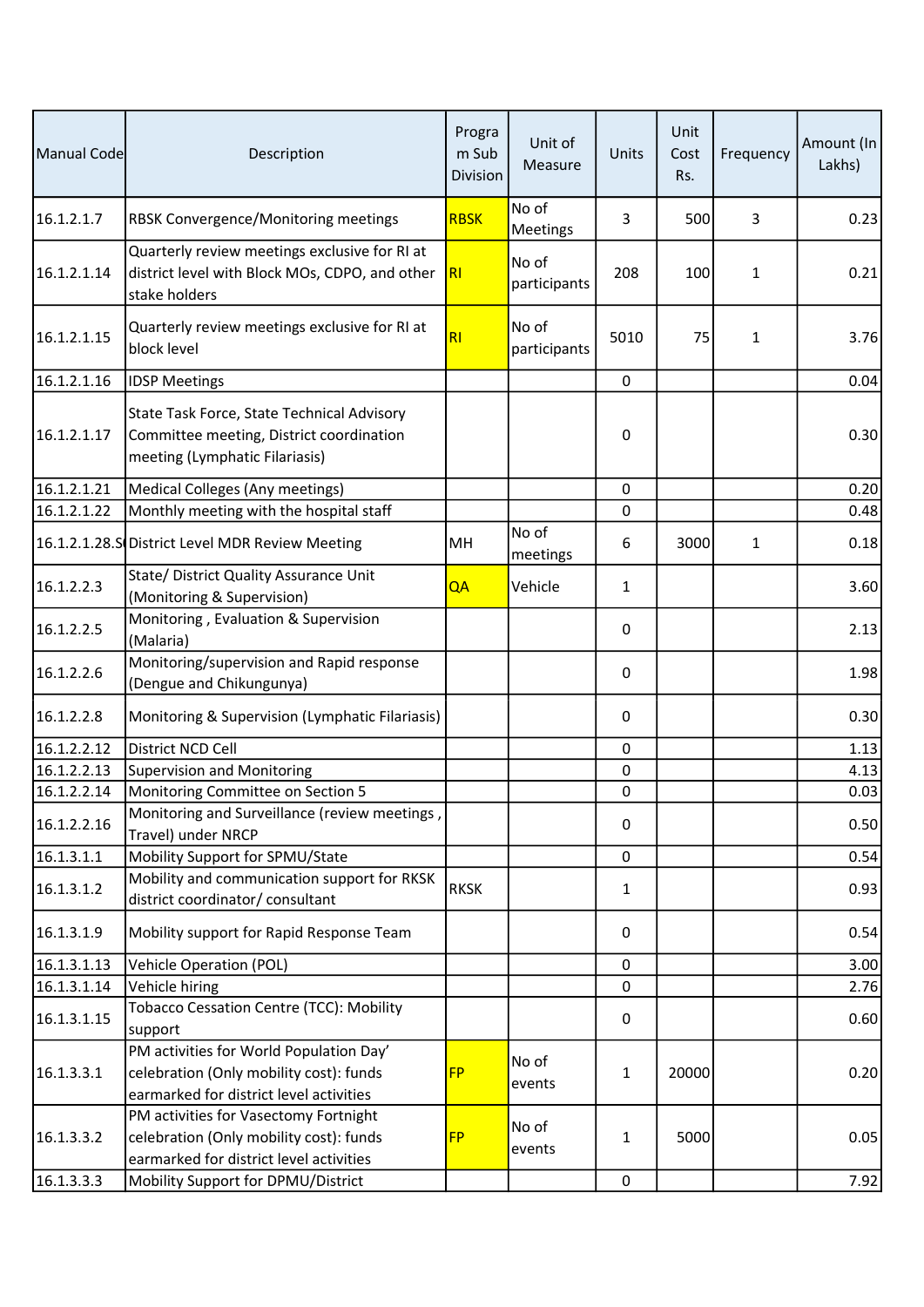| Manual Code   | Description                                                                                                                                        | Progra<br>m Sub<br><b>Division</b> | Unit of<br>Measure | Units        | Unit<br>Cost<br>Rs. | Frequency | Amount (In<br>Lakhs) |
|---------------|----------------------------------------------------------------------------------------------------------------------------------------------------|------------------------------------|--------------------|--------------|---------------------|-----------|----------------------|
| 16.1.3.3.5    | Mobility Costs for ASHA Resource Centre/ASHA<br>Mentoring Group (Kindly Specify)                                                                   |                                    |                    | $\mathbf{1}$ |                     |           | 0.10                 |
| 16.1.3.3.7    | Mobility Support for supervision for district<br>level officers.                                                                                   | RI                                 | No                 | 0            |                     |           | 3.00                 |
| 16.1.3.3.8    | MOBILITY: Travel Cost, POL, etc. during<br>outbreak investigations and field visits for<br>monitoring programme activities at DSU on<br>need basis |                                    |                    | 0            |                     |           | 3.00                 |
| 16.1.3.3.10   | Travel expenses - Contractual Staff at District<br>level                                                                                           |                                    |                    | 0            |                     |           | 0.60                 |
| 16.1.3.3.11   | Mobility Support: District Cell                                                                                                                    |                                    |                    | 0            |                     |           | 1.33                 |
| 16.1.3.3.12   | Medical Colleges (All service delivery to be<br>budgeted under B.30)                                                                               |                                    |                    | 0            |                     |           | 0.20                 |
| 16.1.3.3.13   | Miscellaneous/Travel                                                                                                                               |                                    |                    | 0            |                     |           | 3.60                 |
| 16.1.3.3.14   | <b>Enforcement Squads</b>                                                                                                                          |                                    |                    | 0            |                     |           | 0.10                 |
| 16.1.3.3.15   | District Tobacco Control Cell (DTCC): Mobility<br>Support                                                                                          |                                    |                    | 0            |                     |           | 3.60                 |
| 16.1.3.3.16   | District NCD Cell (TA, DA, POL)                                                                                                                    |                                    |                    | 0            |                     |           | 0.66                 |
|               | 16.1.3.3.17.S Mission Parivar Vikas Campaign                                                                                                       | <b>FP</b>                          | No of<br>campaign  | 28           | 1000                |           | 0.28                 |
| 16.1.3.4.1    | PM activities for World Population Day'<br>celebration (Only mobility cost): funds<br>earmarked for block level activities                         | <b>FP</b>                          | No of<br>events    | 15           | 1000                |           | 0.15                 |
| 16.1.3.4.2    | PM activities for Vasectomy Fortnight<br>celebration (Only mobility cost): funds<br>earmarked for block level activities                           | <b>FP</b>                          | No of<br>events    | 15           | 1000                |           | 0.15                 |
| 16.1.3.4.3.50 | Mobility for Supportive Supervision At Block<br>Level-M&E                                                                                          | ME                                 |                    | 0            |                     |           | 59.40                |
| 16.1.3.4.3.50 | Mobility Support & Commnication cost for<br><b>BCPM</b>                                                                                            | <b>CP</b>                          |                    | 0            |                     |           | 9.18                 |
|               | 16.1.3.4.5.S0 Communication Cost for HWC Staff                                                                                                     | CP                                 |                    | 0            |                     |           | 5.19                 |
|               | 16.1.3.5.1.S0 TA/DA of HWC Staff                                                                                                                   | <b>CP</b>                          |                    | 0            |                     |           | 5.19                 |
|               | 16.1.3.5.1.SO Travel expenses for regular staff under NLEP                                                                                         | CD                                 |                    | 0            |                     |           | 0.40                 |
| 16.1.4.1.1    | JSY Administrative Expenses                                                                                                                        | <b>MH</b>                          |                    | 0            |                     |           | 32.53                |
| 16.1.4.1.5    | Office expenses on telephone, fax, Broadband<br>Expenses & Other Miscellaneous Expenditures                                                        |                                    |                    | 0            |                     |           | 0.60                 |
| 16.1.4.1.10   | <b>Office Operation (Miscellaneous)</b>                                                                                                            |                                    |                    | 0            |                     |           | 4.13                 |
| 16.1.4.1.11   | Tobacco Cessation Centre (TCC): Office<br>Expenses                                                                                                 |                                    |                    | 0            |                     |           | 0.50                 |
| 16.1.4.2.1    | District Quality Assurance Unit (Operational<br>cost)                                                                                              | QA                                 |                    | 0            |                     |           | 4.92                 |
| 16.1.4.2.3    | contingency support                                                                                                                                |                                    |                    | 0            |                     |           | 2.33                 |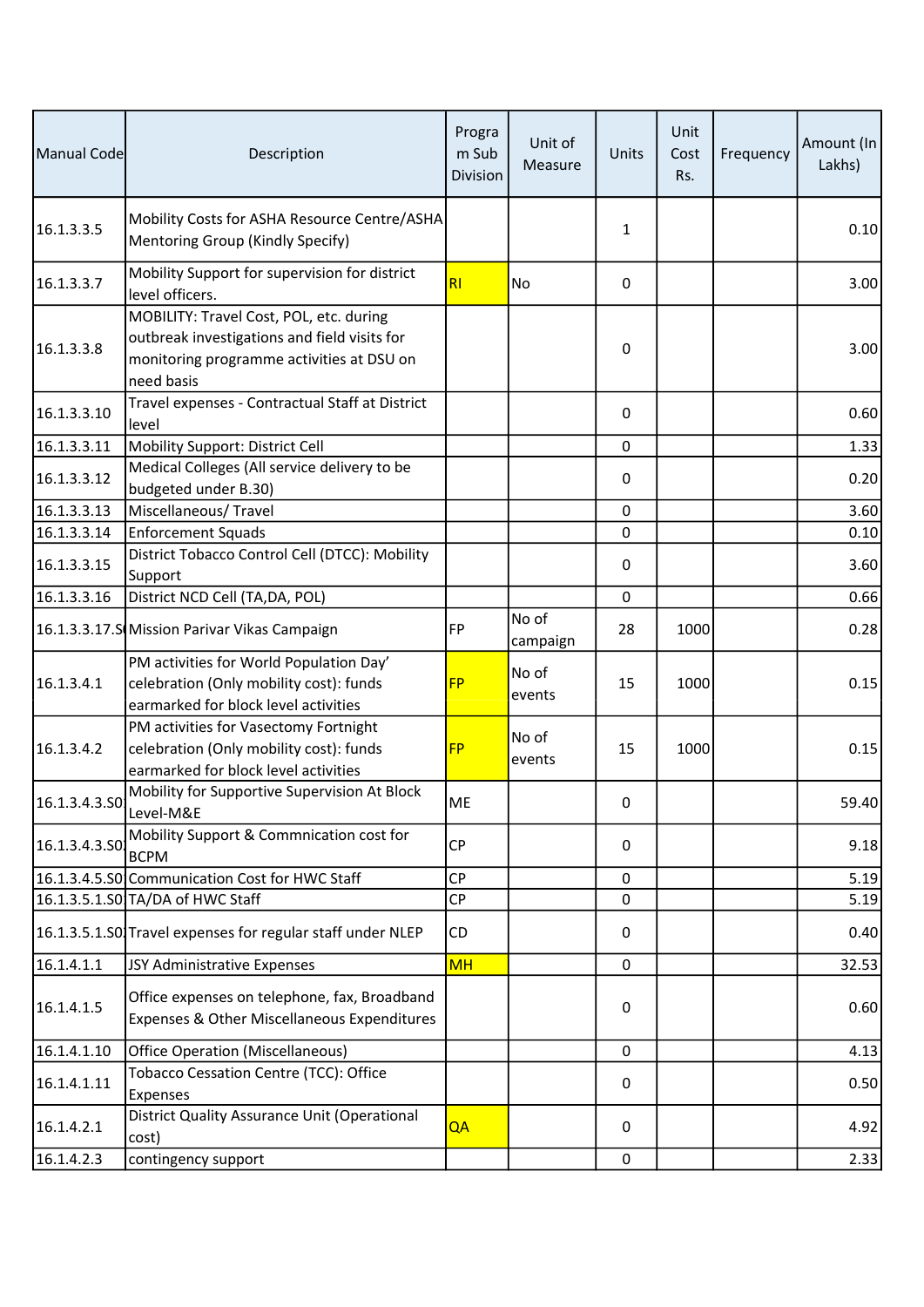| Manual Code   | Description                                                                                                      | Progra<br>m Sub<br>Division | Unit of<br>Measure    | Units        | Unit<br>Cost<br>Rs. | Frequency    | Amount (In<br>Lakhs) |
|---------------|------------------------------------------------------------------------------------------------------------------|-----------------------------|-----------------------|--------------|---------------------|--------------|----------------------|
| 16.1.4.2.4    | Office operation & Maintenance - District Cell                                                                   |                             |                       | 0            |                     |              | 0.42                 |
| 16.1.4.2.5    | District Cell - Consumables                                                                                      |                             |                       | 0            |                     |              | 0.42                 |
| 16.1.4.2.6    | Operational expenses of the district centre :<br>rent, telephone expenses, website etc.                          |                             |                       | 0            |                     |              | 0.10                 |
| 16.1.4.2.8    | District Tobacco Control Cell (DTCC):<br>Misc./Office Expenses                                                   |                             |                       | 0            |                     |              | 4.00                 |
| 16.1.4.2.9    | District NCD Cell (Contingency)                                                                                  |                             |                       | $\pmb{0}$    |                     |              | 1.00                 |
| 16.1.4.3.1    | SNCU Data management (excluding HR)                                                                              | <b>CH</b>                   | No of SNCU            | $\mathbf{1}$ | 60000               | $\mathbf{1}$ | 0.60                 |
| 16.1.5.2.1    | Minor repairs and AMC of IT/office equipment<br>supplied under IDSP                                              |                             |                       | 0            |                     |              | 0.10                 |
| 16.1.5.3.1    | PM activities under Micronutrient<br><b>Supplementation Programme</b>                                            |                             |                       | 0            |                     |              | 1.48                 |
| 16.1.5.3.3    | Concurrent Audit system                                                                                          |                             |                       | 0            |                     |              | 1.44                 |
| 16.1.5.3.11   | <b>District level Coordination Committee</b>                                                                     |                             |                       | 0            |                     |              | 0.02                 |
|               | DPMU Operational Cost (inclusive of Rs.<br>16.1.5.3.16.S 10000/ district / month for RBSK DEIC Manager<br>TA DA) |                             |                       | 1            |                     |              | 13.11                |
|               | 16.1.5.3.16.S BPMU Oprational Cost                                                                               |                             |                       | 15           |                     |              | 29.77                |
|               | 16.1.5.3.16.S Oprational Cost for RBSK                                                                           | <b>RBSK</b>                 | No of DEIC<br>Manager | 0            | 10000               | 1            | 0.10                 |
|               | 16.1.5.3.16.S Operational cost of RBSK-MHT                                                                       | <b>RBSK</b>                 | No of teams           | 0            | 1500                | $\mathbf{1}$ | 0.45                 |
| 16.1.5.3.16.5 | Office & Administrative Expence for State &<br><b>District Rabies Program</b>                                    |                             |                       | 0            |                     |              | 0.08                 |
| 16.1.5.3.16.S | Office operational cost & other office expences<br>unedr NPCB                                                    | <b>NCD</b>                  |                       | 0            |                     |              | 0.93                 |
| 16.1.5.3.16.S | Pol & Opex of DG set of Vaccine Storage at<br>District level & other Cold Chain Point under RI                   | RI                          |                       | 0            |                     |              | 0.70                 |
| 16.2.1.S02    | Data Entry Operator                                                                                              | FP/<br><b>PNDT</b>          | No.                   | $\mathbf{1}$ |                     |              | 2.27                 |
| 16.3.2.501    | Mobility Support for HMIS & MCTS Block Level                                                                     | <b>MIS</b>                  |                       | 0            |                     |              | 0.54                 |
| 16.3.3.S01    | Operational cost for HMIS & MCTS-AMC                                                                             | <b>MIS</b>                  |                       | $\pmb{0}$    |                     |              | 1.45                 |
| 16.3.3.502    | Operational cost for HMIS & MCTS-Internet                                                                        | <b>MIS</b>                  |                       | 0            |                     |              | 2.16                 |
| 16.3.3.503    | Operational cost for HMIS & MCTS-Office<br>Expenditure                                                           | <b>MIS</b>                  |                       | 0            |                     |              | 3.06                 |
| 16.3.3.504    | Operational cost for HMIS & MCTS-Recurring<br><b>Charges for ANMOL Tablet</b>                                    | <b>MIS</b>                  |                       | 360          |                     |              | 12.96                |
| 16.4.1.1.S09  | Chowkidar Cum Peon-Div PMU                                                                                       | PM                          |                       | 0            |                     |              |                      |
|               | 16.4.2.1.1.SO District Programme Manager                                                                         | PM                          |                       | 1            |                     |              | 6.39                 |
|               | 16.4.2.1.1.S0 District Community Process Manager                                                                 | PM                          |                       | $\mathbf{1}$ |                     |              | 5.23                 |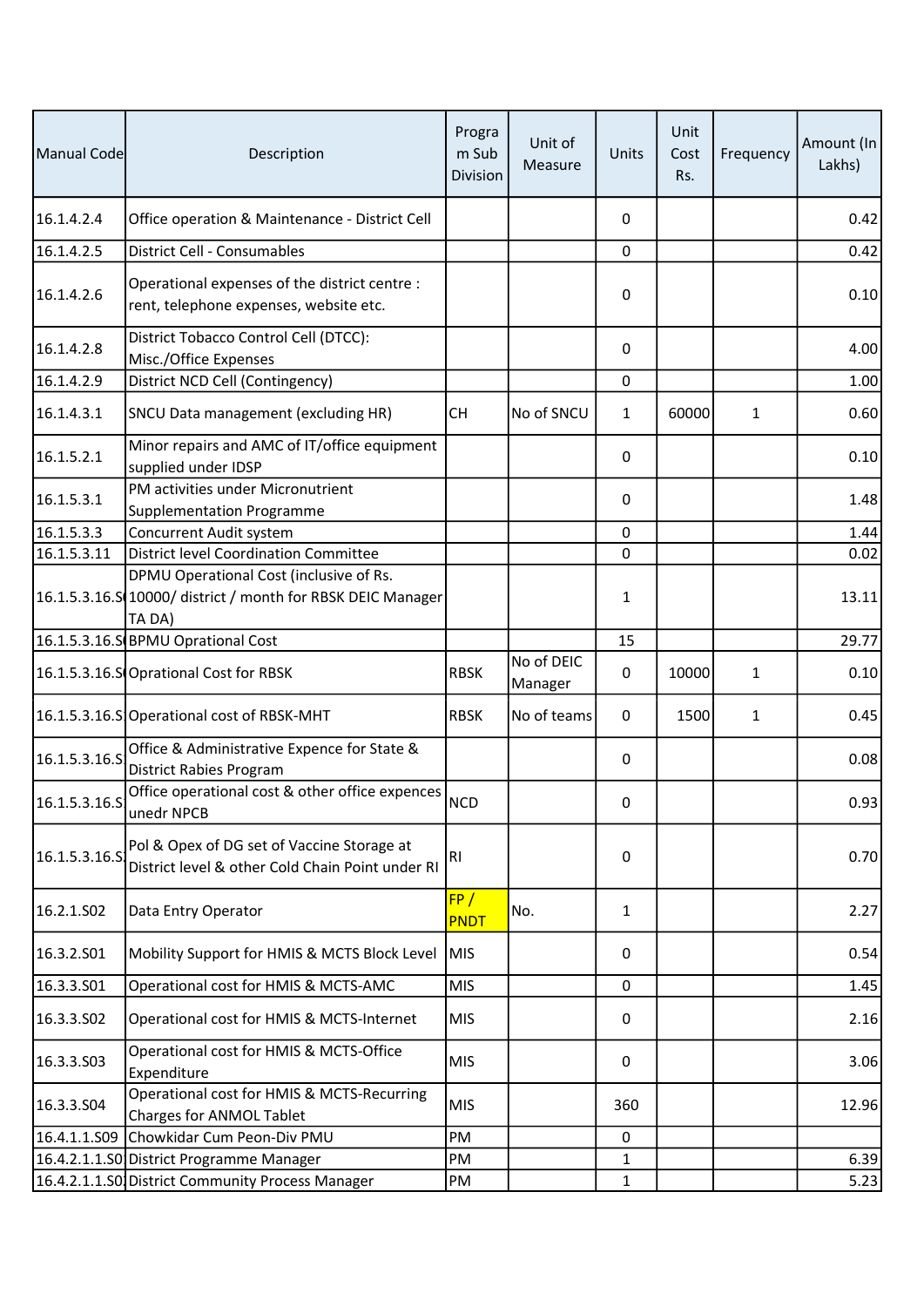| Manual Code | Description                                              | Progra<br>m Sub<br>Division | Unit of<br>Measure      | Units          | Unit<br>Cost<br>Rs. | Frequency    | Amount (In<br>Lakhs) |
|-------------|----------------------------------------------------------|-----------------------------|-------------------------|----------------|---------------------|--------------|----------------------|
|             | 16.4.2.1.1.S0 District Accounts Manager                  | PM                          |                         | $\mathbf{1}$   |                     |              | 5.36                 |
|             | 16.4.2.1.1.SO District Data Cum Account Assistant        | <b>PM</b>                   |                         | $\mathbf{1}$   |                     |              | 3.61                 |
|             | 16.4.2.1.1.SO DEIC manager                               | <b>RBSK</b>                 |                         | 1              |                     |              | 5.27                 |
|             | 16.4.2.1.1.S0 Support Staff                              | PM                          |                         | 1              |                     |              | 1.76                 |
|             | 16.4.2.1.2.SO RKSK Consultant                            | <b>RKSK</b>                 |                         | $\mathbf{1}$   |                     |              | 3.00                 |
|             | 16.4.2.1.2.S0 District Consultant (MH)                   | MH                          |                         | $\mathbf{1}$   |                     |              | 3.60                 |
|             | 16.4.2.1.2.SO District Hospital Quality Manager          | QA                          |                         | $\overline{2}$ |                     |              | 10.45                |
|             | 16.4.2.1.2.SO District Consultant Quality Assurance      | QA                          |                         | $\mathbf{1}$   |                     |              | 6.09                 |
|             | 16.4.2.1.7.S0 Accountant District Hospital               | <b>FD</b>                   |                         | $\overline{2}$ |                     |              | 4.93                 |
|             | 16.4.2.1.8.S0 Programme cum Admin. Asst.                 | QA                          |                         | $\mathbf{1}$   |                     |              | 2.16                 |
|             | 16.4.2.2.2.S0 District Epidemiologist-CD-IDSP            | CD                          |                         | 0              |                     |              | 8.75                 |
|             | 16.4.2.2.2.SO District Leprosy Consultant-CD-NLEP        | <b>CD</b>                   |                         | 0              |                     |              | 5.04                 |
|             | 16.4.2.2.2.S0 District VBD Consultant                    | <b>CD</b>                   |                         | 0              |                     |              | 5.12                 |
|             | 16.4.2.2.4.SOSSr PMDT-TB HIV Coodinators                 | CD                          |                         | 0              |                     |              | 4.47                 |
|             | 16.4.2.2.4.S0 PPM Coordinator                            | <b>CD</b>                   |                         | 0              |                     |              | 8.53                 |
|             | 16.4.2.2.4.S0 District Programme Coordinator             | CD                          |                         | 0              |                     |              | 4.84                 |
|             | 16.4.2.2.5.S0 District Data Manager-CD-IDSP              | CD                          |                         | 0              |                     |              | 3.73                 |
|             | 16.4.2.2.6.S0 Senior Treatment Supervisor (STS)          | <b>CD</b>                   |                         | 0              |                     |              | 73.15                |
|             | 16.4.2.2.6.S0 Senior TB Lab Supervisor (STLS)            | CD                          |                         | 0              |                     |              | 30.97                |
|             | 16.4.2.2.7.S0 Accountant- Full time                      | <b>CD</b>                   |                         | 0              |                     |              | 3.18                 |
|             | 16.4.3.1.1.50 Block Programme Manager                    | PM                          |                         | 15             |                     |              | 57.72                |
|             | 16.4.3.1.1.50 Block Account Manager                      |                             |                         | 15             |                     |              | 47.69                |
|             | 16.4.3.1.1.SO Block Community Process Manager            |                             |                         | 0              |                     |              | 37.69                |
|             | 16.4.3.1.9.SO Data Entry Operator-HR                     |                             |                         | $\overline{2}$ |                     |              | 4.94                 |
|             | 16.4.3.1.9.SO Data Entry Operator-MCTS OPR 820 MIS       | <b>MIS</b>                  |                         | 15             |                     |              | 36.91                |
|             | 16.4.3.1.9.SO Data Entry Operator-MIS Outsource          | <b>MIS</b>                  |                         |                |                     |              | 0.26                 |
|             | 16.4.3.1.9.S0 Data Entry Operator-RI                     | RI                          |                         | 0              |                     |              | 2.26                 |
|             | 16.4.3.1.9.SO Data Entry Operator-RNTCP                  | PM                          |                         | 0              |                     |              | 3.28                 |
|             | 16.4.3.1.9.S1 Data Entry Operator- CD-IDSP               | CD                          |                         | 0              |                     |              | 2.05                 |
|             | 16.4.3.1.9.S1 Data Entry Operator-NBCP-District          | <b>NCD</b>                  |                         | $\mathbf 0$    |                     |              | 1.45                 |
|             | E-rakt kosh- refer to strengthening of blood             | <b>BLOOD</b>                | No of                   |                |                     |              |                      |
| 17.4        | services guidelines                                      | <b>CELL</b>                 | Facility                | 0              | 1000                | 12           | 0.12                 |
| 17.8.S05    | Internet Cost to ASHA & AF at HWC                        |                             |                         | $\mathbf 0$    |                     |              | 9.43                 |
| 18.17       | Counseling training for Service Provider                 | <b>FP</b>                   | No of<br><b>Batches</b> | $\mathbf{1}$   | 49540               |              | 0.50                 |
| 18.23       | <b>NBSU &amp; NBCC Register</b>                          | <b>CH</b>                   | No of<br>register       | 25             | 350                 | $\mathbf{1}$ | 0.09                 |
| 18.29       | <b>Uniform Case Sheet of Pediatrics</b>                  | <b>CH</b>                   | No of<br>format         | 5860           | 14                  | $\mathbf{1}$ | 0.82                 |
| U.1.3.1     | <b>Operational Expenses of UPHCs (excluding</b><br>rent) | <b>NUHM</b>                 | No.'s                   | $\mathbf{1}$   | 8000                | 12           | 0.96                 |
| U.2.2.1     | Mobility support for ANM/LHV                             | <b>NUHM</b>                 | No.'s                   | $\overline{7}$ | 500                 | 12           | 0.42                 |
| U.2.3.1     | <b>UHNDs</b>                                             | <b>NUHM</b>                 | No.'s                   | $\overline{7}$ | 1000                | 12           | 0.84                 |
| U.2.3.2     | Special outreach camps in slums/ vulnerable<br>areas     | <b>NUHM</b>                 | No.'s                   | $\mathbf{1}$   | 3250                | 12           | 0.39                 |
| U.3.1.1.1   | Incentives for routine activities                        | <b>NUHM</b>                 |                         | 9              |                     |              | 2.07                 |